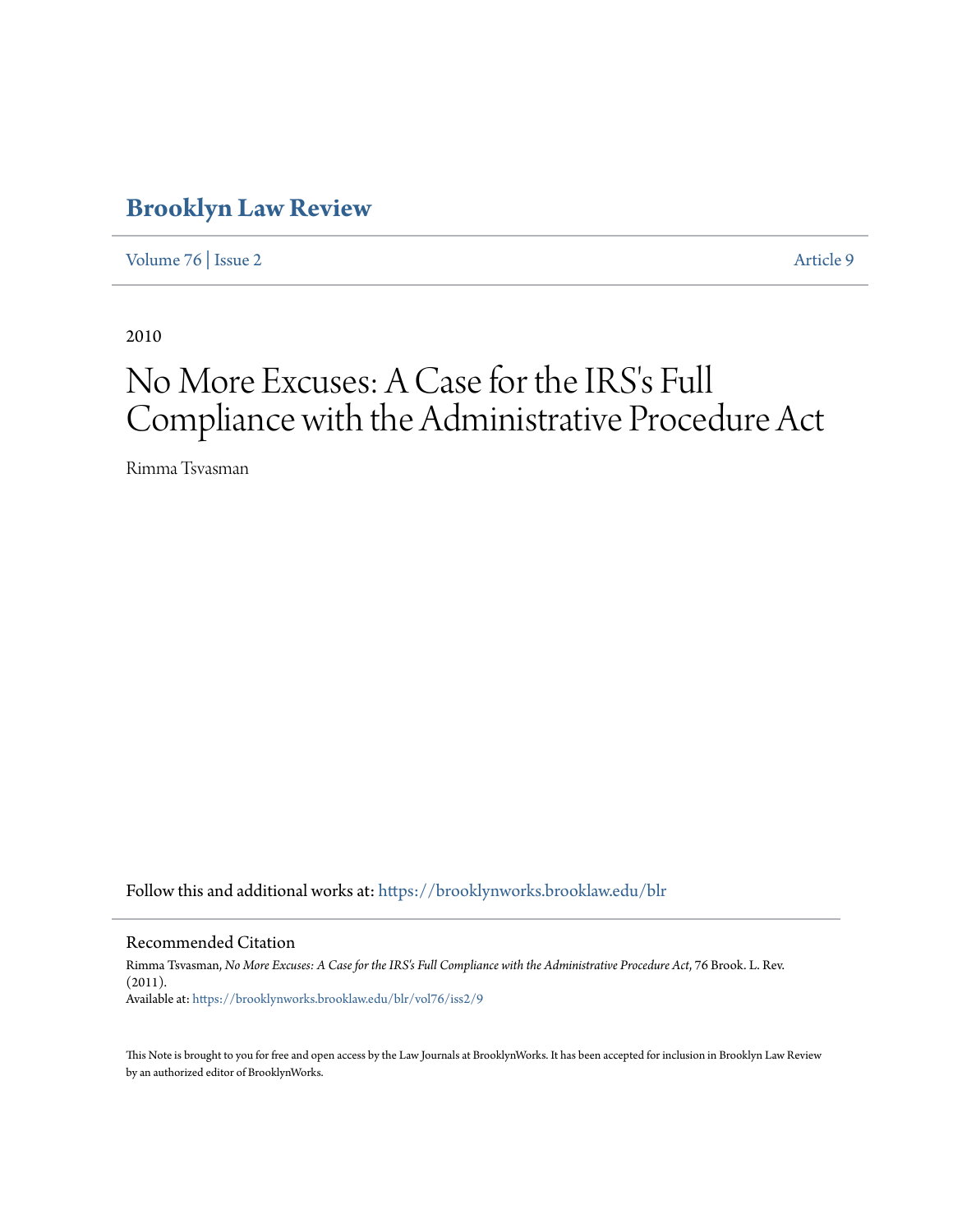# No More Excuses

# A CASE FOR THE IRS'S FULL COMPLIANCE WITH THE ADMINISTRATIVE PROCEDURE ACT

#### **INTRODUCTION**

 $\overline{a}$ 

The Internal Revenue Service (IRS) is the only federal agency in the United States that has the legal right to take your money first, and then defend its right to the appropriation later.<sup>1</sup> The power of the IRS is tremendous. However, it is also the agency whose laws are the hardest to challenge because of its countless, ever-changing rules, regulations, and pronouncements.2 It is no wonder that the public has such disdain for the IRS.<sup>3</sup>

This is unfortunate. The IRS serves the most fundamental role in America's democratic system of government—collection of revenue through taxation.4 Without it, there would be no government.<sup>5</sup> Funds collected through taxation, for instance, are used to finance the various federal agencies of the executive branch and their projects. Therefore,

<sup>1</sup>  *See* 26 U.S.C. § 6331 (2006); *see also* Brian v. Gugin, 853 F. Supp. 358, 361 (D. Idaho 1994). 2 *See* Chris Edwards, *Income Tax Rife with Complexity and Inefficiency*, CATO

INST. TAX & BUDGET BULL. (Apr. 2006), http://www.cato.org/pubs/tbb/tbb-0604-33.pdf. 3

Kevin Boully, *Take Advantage of Public Opinion: The SEC Is the Lowest Rated Agency*, LITIG. POSTSCRIPT (May 20, 2009), http://www.litigationps.com/litigation\_postscript\_ per/2009/05/take-advantage-of-public-opinion-the-sec-is-the-lowest-rated-agency.html (although the SEC was the lowest-rated agency following various scandals and oversights, the IRS came in at a close second and was cited as "the always-hated Internal Revenue Service"). 4

*See Fact Sheet on Writing & Enacting Tax Legislation*, U.S. DEP'T OF THE TREASURY, http://www.ustreas.gov/education/fact-sheets/taxes/writing.shtml (last visited Jan. 14, 2010).

Some might argue, as critics of big government do, that this is a good thing. But realistically speaking, we need some form of centralized government to ensure order and security. We agree to taxation in return for representation. Recall the famous outcry, "No taxation without representation." *Britain, America, and the 1765 Stamp Act: An Exhibition by the Parliamentary Archives*, U. K. PARLIAMENT, http://www.parliament. uk/parliamentary\_publications\_and\_archives/parliamentary\_archives/archives\_\_\_stamp\_ act.cfm (last visited Jan. 14, 2010).

 $^{\rm 6}\,$  The largest amount of tax revenue is allocated to the Department of Health and Human Services, Social Security Administration, Department of Defense—Military,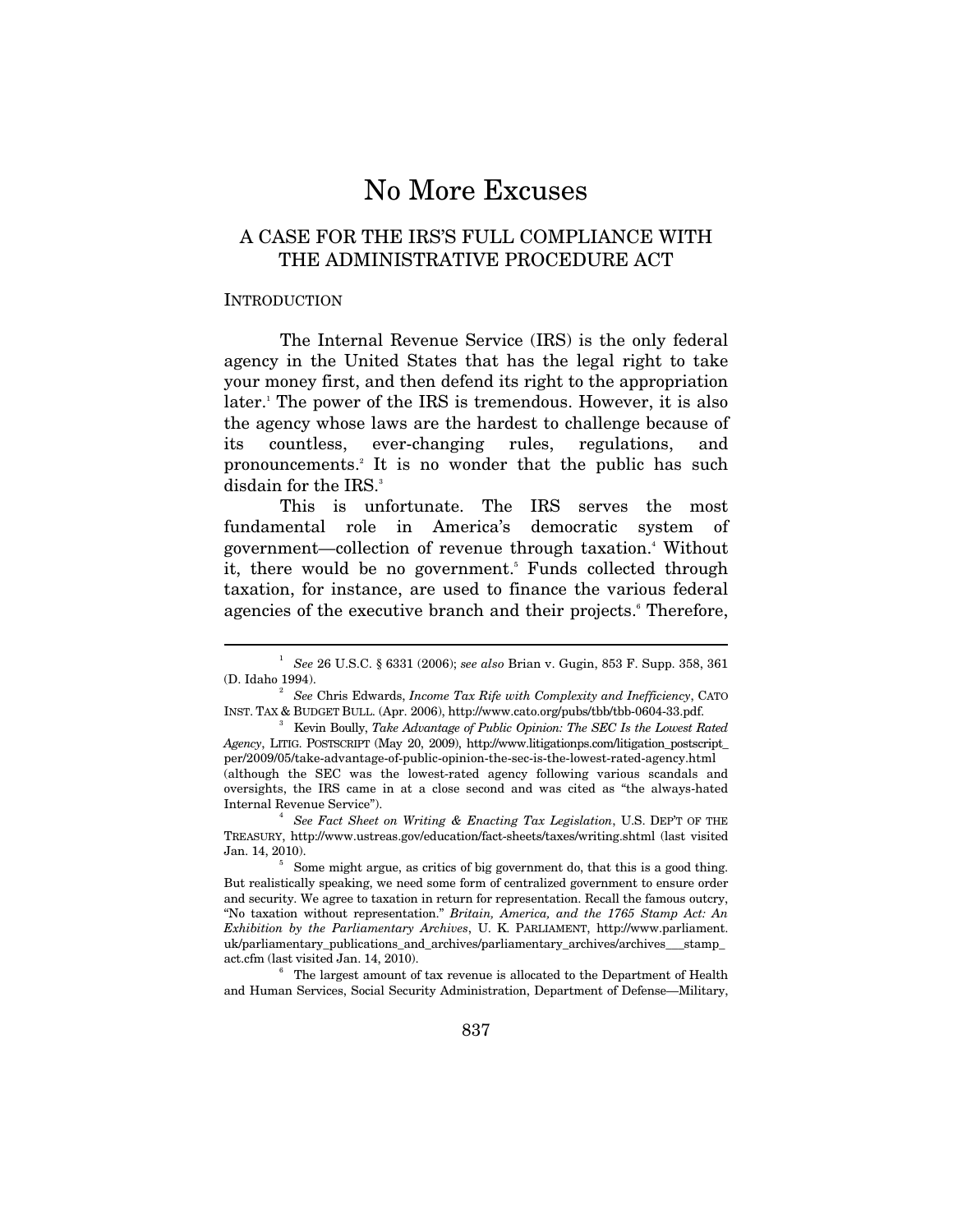it is important for citizens to trust the IRS and cooperate in helping it execute this important role.

But how can the government accomplish this goal when people have disliked the IRS for so long? The answer is transparency and accountability—particularly through adherence to the Administrative Procedure Act (APA).<sup>7</sup> The root of the problem appears to be the unbridled power of the IRS.<sup>8</sup> People fear and dislike the IRS because they feel powerless against it. In *Cohen v. United States*,<sup>9</sup> the majority even joked, "A fool and his money are soon parted. It takes creative tax laws for the rest," $\omega$  and applied the quote to the IRS's "aggressive interpretation of the tax code."11

Congress's power of taxation is remarkable. The Sixteenth Amendment gives Congress the "power to lay and collect taxes on incomes, from whatever source derived, without apportionment among the several states, and without regard to any census or enumeration."12 Additionally, the definition of "income" has been interpreted expansively: "Gross income means all income from whatever source derived, unless excluded by law ... [and] includes income realized in any form, whether in money, property, or services."13 Then, adding on to that broad taxing power, the Treasury interprets the tax laws with great flexibility, including issuing binding regulations without adhering to formal rulemaking procedures pursuant to the APA.14

and Department of the Treasury. *See* A. Moore & A. Moah, *The Tax Breakdown Project <sup>2008</sup>*, TAXBREAKDOWN.ORG, http://www.taxbreakdown.org (last visited July 11, 2010). 7

Administrative Procedure Act, 5 U.S.C. §§ 551-559, 701-706 (2000 & Supp. IV 2004).

*See generally* Byron York, *Health Care Reform Means More Power for the IRS*, THE WASH. EXAMINER, Sept. 2, 2009, *available at* http://www.washingtonexaminer. com/politics/Health-care-reform-means-more-power-for-the-IRS-56781377.html ("Under the Democrats' health care proposals, the already powerful—and already feared—IRS would wield even more power and extend its reach even farther into the lives of ordinary Americans . . . .").<br><sup>9</sup> 578 F.3d 1 (D.C. Cir. 2009); see also infra Part III.A.

 <sup>578</sup> F.3d 1 (D.C. Cir. 2009); *see also infra* Part III.A. 10 *Cohen*, 578 F.3d at 3 (quoting comic strip writer Bob Thaves) (internal quotation marks omitted).<br><sup>11</sup> *See id*.<br><sup>12</sup> U.S. CONST. amend. XVI.<br><sup>13</sup> Treas. Reg. § 1.61-1(a) (1954); *see also* Helvering v. Clifford, 309 U.S. 331,

<sup>334 (1940);</sup> Helvering v. Midland Mutual Life Ins. Co., 300 U.S. 216, 223 (1937); Douglas v. Willcuts, 296 U.S. 1, 9 (1935); Irwin v. Gavit, 268 U.S. 161, 166 (1925); Cesarini v. United States, 296 F. Supp. 3, 5 (N.D. Ohio 1969) (explaining that the U.S. Supreme Court has "frequently stated that this broad all-inclusive language was used by Congress to exert the full measure of its taxing power under the Sixteenth Amendment") (citing Comm'r v. Glenshaw Glass Co., 348 U.S. 426, 429 (1955)).

<sup>&</sup>lt;sup>14</sup> See infra Part III.B. The IRS publishes official documents that help taxpayers apply the law to their unique situations. These documents include revenue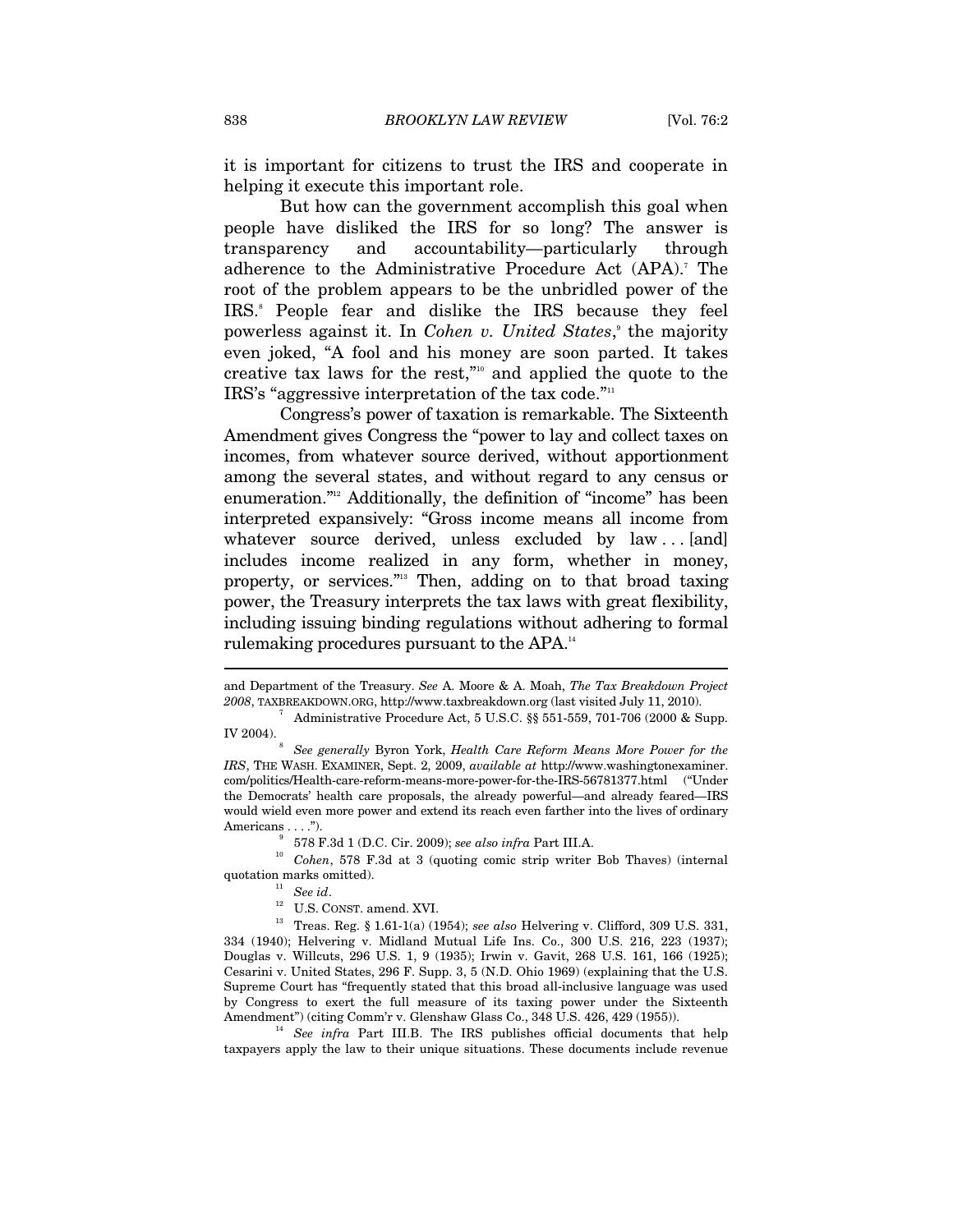However, if a taxpayer wants to challenge the IRS's appropriation of his or her funds and seek a refund, that taxpayer must pass myriad procedural hurdles, including forms and deadlines.15 And if the case winds up in litigation, it is the agency's own interpretations found in Treasury regulations and revenue rulings and procedures that are provided as precedent,<sup>16</sup> thereby lessening the chances of a refund even more. Thus, the IRS has the power to affect taxpayers' rights and obligations almost freely and at the same time restrict their access to a remedy.

This result goes against all notions of fairness and due process. Separation of powers is one of the most fundamental principles of our democratic system of government—it protects citizens against the accumulation of too much power in any one branch of government.<sup>17</sup> However, when you have an independent agency like the IRS that has power to pass binding law and adjudicate matters in its own right, and whose members are secure in their jobs with no need to please the public in order to remain there, $^{\text{18}}$  the potential for abuse is skyhigh and the need for regulation is imperative. However, as will be discussed, the IRS has failed to comply with the regulatory scheme that Congress established to monitor administrative actions.19 This raised some concern in the past, but it was not until recently, when the D.C. Circuit decided *Cohen v. United States*, that the IRS's lack of full compliance with the APA became even more problematic.<sup>20</sup>

rulings, revenue procedures, and notices. The Commissioner of the IRS also proposes regulations to the Treasury, which must get its approval before assuming the force of law. There are three types of Treasury regulations: proposed, temporary, or final. Only final and temporary regulations are binding as law, although temporary regulations expire after three years. Proposed regulations are not binding authority. 26 U.S.C. § 7805(e) (2006); *Internal Revenue Bulletins, Guide to Understanding the Differences Among Official IRS Documents*, UNCLEFED.COM, http://www.unclefed.com/Tax-Bulls/ OfficialDocsExp.html (last visited Dec. 15, 2010); *see also* Internal Revenue Serv., *Understanding IRS Guidance—A Brief Primer*, IRS.GOV, http://www.irs.gov/irs/article/

<sup>0,,</sup>id=101102,00.html (last updated Nov. 7, 2003). 15 *See* Internal Revenue Serv., *Collection Appeal Rights*, *available at* http://www.irs.gov/pub/irs-pdf/p1660.pdf (last updated Mar. 4, 2010). 16 *See* Internal Revenue Serv., *Tax Code, Regulations, and Official Guidance*,

IRS.GOV, http://www.irs.gov/taxpros/article/0,,id=98137,00.html (last updated Nov. 12, 2010) ("Rulings and procedures reported in the [Internal Revenue Bulletins] do *not* have

<sup>&</sup>lt;sup>17</sup> See THE FEDERALIST NO. 51 (James Madison). <sup>17</sup> See KENNETH F. WARREN, ADMINISTRATIVE LAW IN THE POLITICAL SYSTEM 68 (4th ed. 2004). 19 *See infra* Part III.B. 20 *See infra* Part III.A.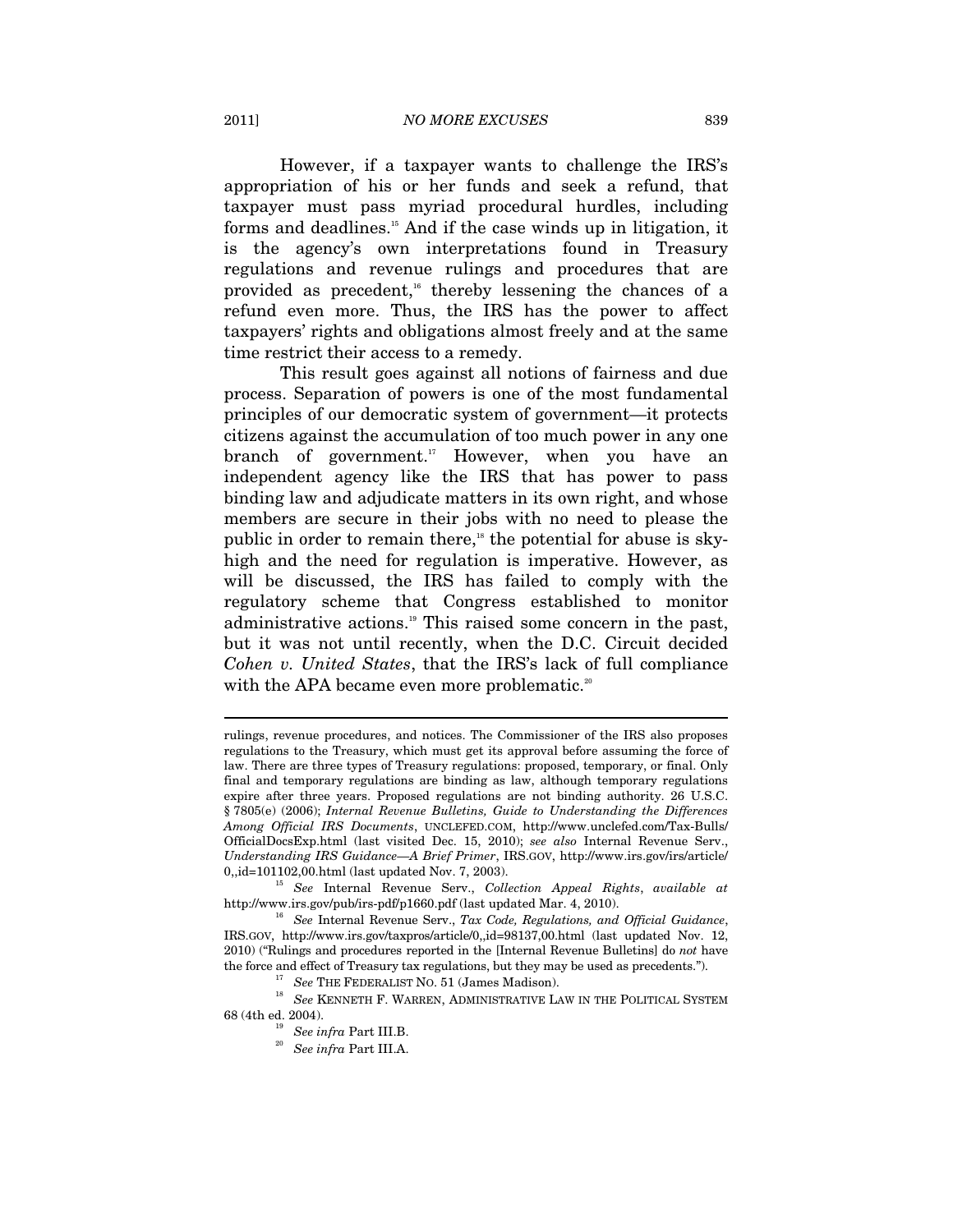This note will discuss *Cohen v. United States*, as well as other factors and developments that support the case for the IRS's full compliance with the Administrative Procedure Act. Part I of this note describes the APA, its purpose, and some relevant provisions. Part II discusses the IRS, its rulemaking procedures, and its lack of compliance with the APA. Part III discusses the various reasons why it is in the IRS's best interests to comply with the APA: (a) *Cohen v. United States* might have opened the door for greater judicial review of IRS rulemaking, increasing the chances of a rule being invalidated; (b) compliance will help ensure deference in court proceedings, thereby saving the IRS the time and money it would have to spend defending reasons for a rule's receiving deference from the courts; (c) it supports the IRS's mission to focus on the taxpayers and will thus help the IRS meet its tax gap reduction goals in an efficient way; and (d) it upholds the integrity of the rule of law by supporting a democratic legislative process, thereby protecting taxpayer interests and increasing their confidence in the system. Part IV concludes the note by recognizing that, although it is not certain that courts will expand their judicial review of IRS rulemaking, it is clear that there are many other factors supporting the case for the IRS's full compliance with the APA.

#### I. THE ADMINISTRATIVE PROCEDURE ACT

The administrative state was not born with the creation of American government. In fact, America actually opposed the "gradual development of a more concentrated, specialized, and penetrating state apparatus in Britain"21—some even believing that this was one cause of the American Revolution.<sup>22</sup> Instead, the administrative state developed over time;<sup>23</sup> and while there are differing interpretations of the development process, $24$  it can be agreed that the administrative state evolved in response to "the growing need for vesting in a public authority supervision

 $^\mathrm{21}$  STEVEN SKOWRONEK, BUILDING A NEW AMERICAN STATE: THE EXPANSION OF NATIONAL ADMINISTRATIVE CAPACITIES, 1877-1920 (1982), *reprinted in* PETER H. SCHUCK, FOUNDATIONS OF ADMINISTRATIVE LAW 33 (1994).

 $\frac{22}{23}$  *Id.*<br><sup>23</sup> SCHUCK, *supra* note 21, at 31.

<sup>24</sup> *See, e.g.*, GABRIEL KOLKO, THE TRIUMPH OF CONSERVATISM (1963); WILLIAM E. NELSON, THE ROOTS OF AMERICAN BUREAUCRACY, 1830-1900 (1982); James Q. Wilson, *The Rise of the Bureaucratic State*, 41 PUB. INT. 77 (1975).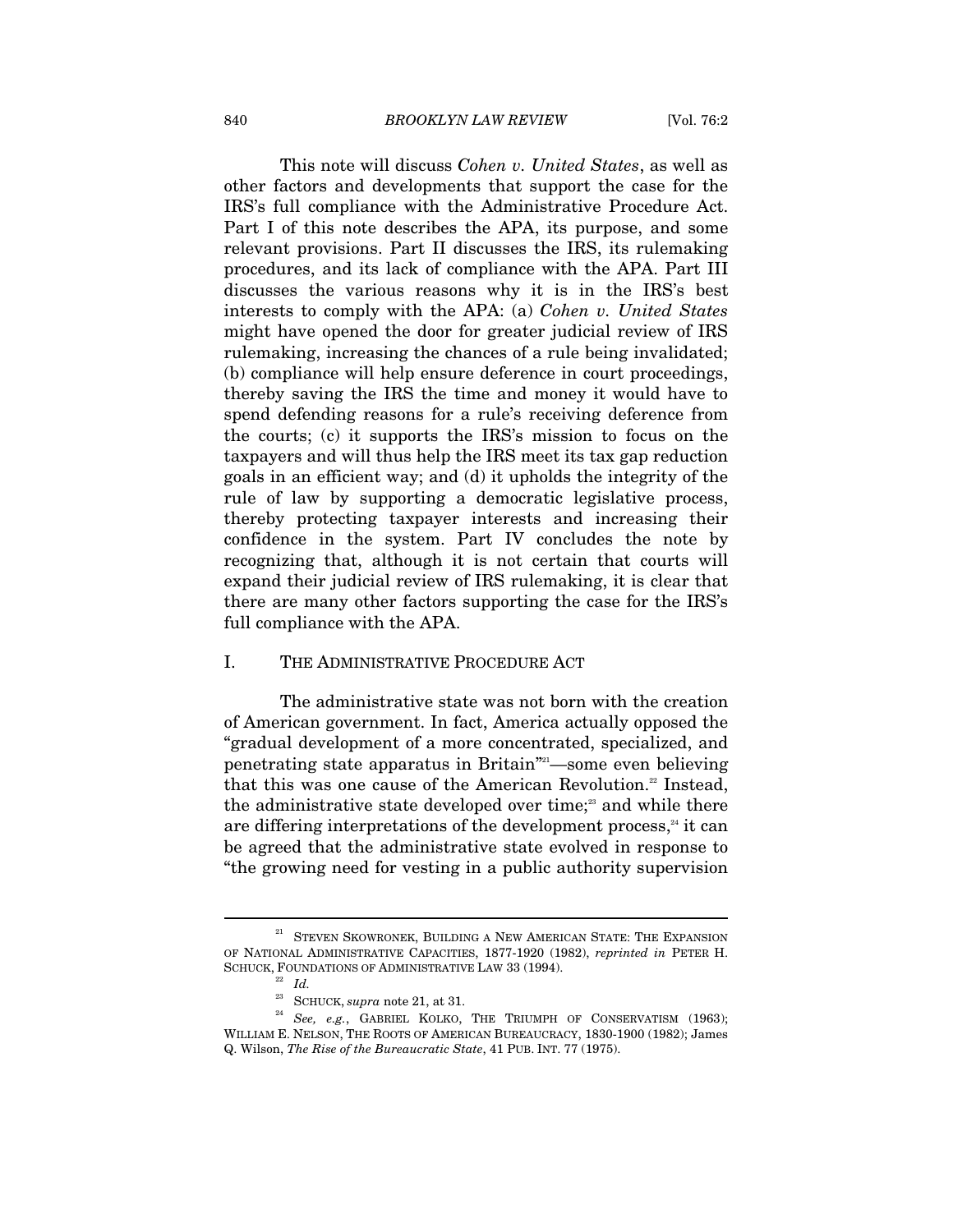over the economic integrity of industries."25 It was likewise a way to fill the gaps made by the deficiencies of the judiciary and the legislature.<sup>26</sup>

However, with the expansion of administrative agencies came criticism and calls for regulation, $27$  as such agencies had the potential to infringe on fundamental due process rights.<sup>28</sup> The Administrative Procedure Act was the government's answer to such concerns.<sup>29</sup> This section will explain the purpose of the Administrative Procedure Act and set out its relevant provisions as they relate to the IRS's rulemaking authority.

#### *A. Purpose of the Administrative Procedure Act*

The Administrative Procedure Act was enacted in 1946 to promote "fair play and equal rights under the law" in keeping with the "tripartite form of our democracy."30 It was directly aimed at restraining the growing power of administrative agencies in America's governmental structure because the potential for abuse of that power was palpable.<sup>31</sup>

Prior to the enactment of the APA, President Franklin Delano Roosevelt's Committee on Administrative Management described administrative agencies as "miniature independent governments set up to deal with [various problems]," stating that they "constitute a headless 'fourth branch' of the Government, a haphazard deposit of irresponsible agencies and uncoordinated powers."<sup>32</sup> In essence, they are a fusion of legislative, executive, and judicial powers.<sup>33</sup> In supporting the

 $\overline{a}$ 

LEGISLATIVE HISTORY: 1944-46, at III (1946) [hereinafter APA: LEGISLATIVE HISTORY]. 31 *Id.* at 350 (Statesman Elihu Root said, "Yet the powers that are committed

complex, postindustrial world, policies are initiated, formulated, promulgated, and modified by technocratic experts who hold mid- to high-level positions in America's bureaucracies (federal, state, and local). The same agencies that make the policies also

 $^\mathrm{25}$  JAMES LANDIS, THE ADMINISTRATIVE PROCESS (1938),  $reprinted$  in SCHUCK,  $supra$  note 21, at 14.

<sup>&</sup>lt;sup>26</sup> *Id.* at 16. 27 *See* ROBERT RABIN, FEDERAL REGULATION IN HISTORICAL PERSPECTIVE % (1986), reprinted in SCHUCK, supra note 21, at 41.<br>  $^{28}$  See infra notes 32-34 and accompanying text.<br>  $^{29}$  RABIN, supra note 27, at 41.<br>  $^{29}$  COMM. ON THE JUDICIARY, 79th CONG., ADMINISTRATIVE PROCEDURE ACT:

to these regulating agencies, and which they must have to do their work, carry with them great and dangerous opportunities of oppression and wrong. If we are to continue a government of limited powers these agencies of regulation must themselves be

<sup>&</sup>lt;sup>32</sup> *Id.* at 189 (quoting Report of President's Committee on Administrative Management). <sup>33</sup> *See* STEVEN J. CANN, ADMINISTRATIVE LAW 8 (4th ed. 2006) ("In the modern,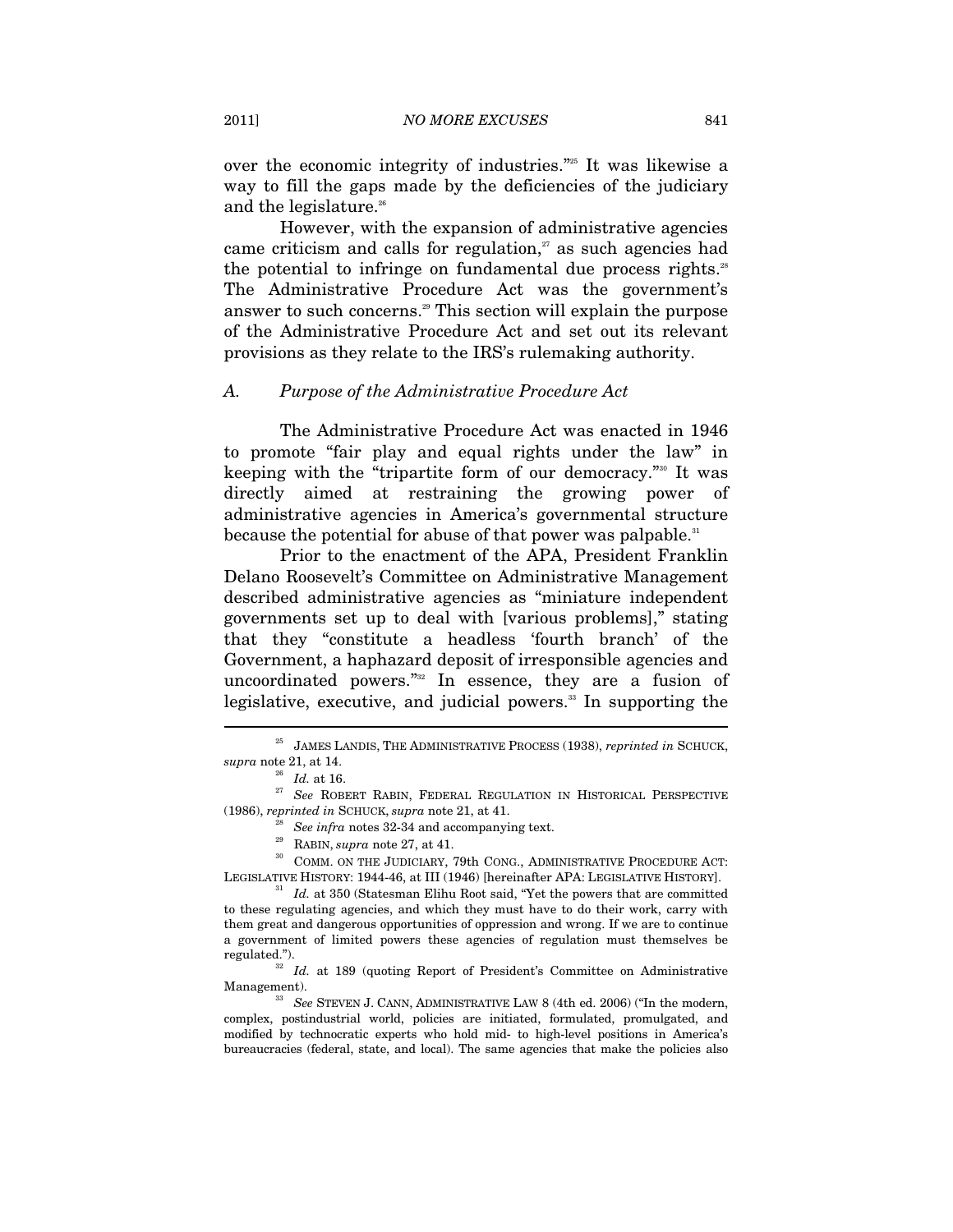passage of the Administrative Procedure Act to put a check on agency action, President Roosevelt cautioned that "[t]he practice of creating independent regulatory commissions, who perform administrative work in addition to judicial work, threatens to develop a 'fourth branch' of the Government for which there is no sanction in the Constitution."<sup>34</sup> The President's Committee on Administrative Management added in its report that this "not only undermines judicial fairness; it weakens public confidence in that fairness."35

As pointed out by Representative Francis E. Walter of Pennsylvania, who was a member of the House of Representatives Committee on the Judiciary during the enactment of the APA, "[administrative law] is administrative because it involves the exercise of legislative and judicial powers of government by officers who are neither legislators nor judges. It is law because what they do is binding upon the citizens exactly as statutes or judgments are binding."36 In the traditional form of American government, the three interdependent branches take on separate roles, and each branch is monitored by the other branches through the system of checks and balances.<sup>37</sup> Since agencies cannot be monitored in this way, it was essential that an alternate means of control be created.<sup>38</sup>

Representative Walter explained that federal agencies engage in three different functions: legislative, judicial, and investigative.<sup>39</sup> In order to put a check on those functions, the Act employs three different devices: public information, administrative operation, and judicial review.40 Most relevant

implement them. Pursuant to implementing their own policies, agencies also investigate infractions of those policies and adjudicate those infractions. The agencies also impose sanctions. Although there may be academic squabbles over the degree of power that bureaucracies have acquired, there is virtually no disagreement over the fact that the old dichotomy between policy making and policy implementation is gone and that

<sup>%</sup> administrative agencies now perform both functions, fused into one institution.").<br>
<sup>34</sup> APA: LEGISLATIVE HISTORY, *supra* note 30, at 189.<br>
<sup>35</sup> Id. (quoting Report of President's Committee on Administrative Management

gov/st/usg-english/2008/January/20071116173344eaifas0.9917719.html. 38 *See* Cass Sunstein, *Factions, Self-Interest, and the APA: Four Lessons Since* 

*<sup>1946</sup>*, 72 VA. L. REV. 271, 271 (1986) ("In attempting to control administrative processes, the drafters of the APA responded to two quite general constitutional themes . . . . The first concerns the usurpation of government by powerful private groups. The second involves the danger of self-interested representation: the pursuit by

political actors of interests that diverge from those of the citizenry.").<br><sup>39</sup> APA: LEGISLATIVE HISTORY, *supra* note 30, at 352-53.<br><sup>40</sup> See id. at 353. The APA's public information section requires that agencies disclose information about their organizational structure and procedures, as well as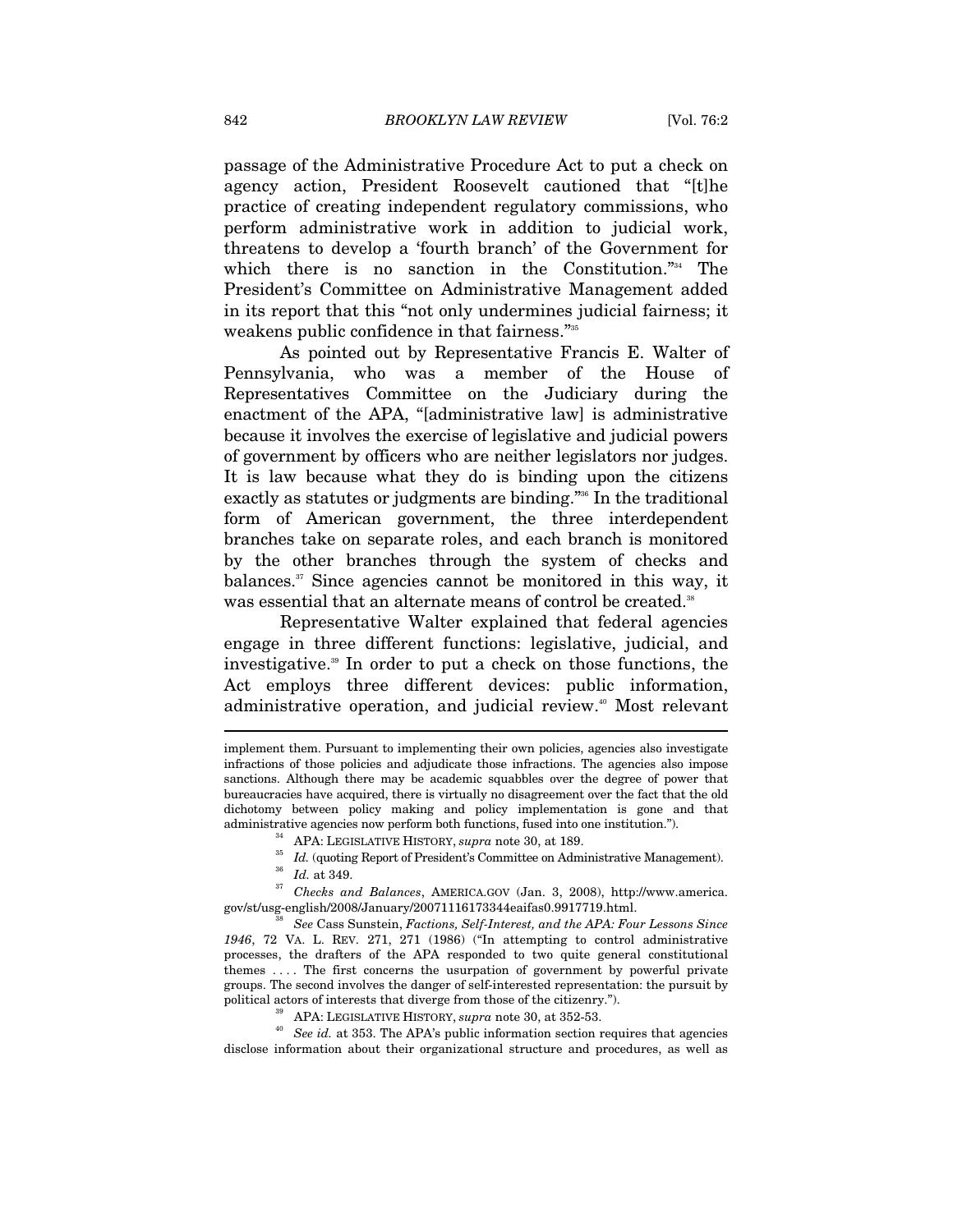to this note is the legislative function of federal agencies, as concerned with the IRS's rulemaking procedures.

#### *B. Relevant Provisions of the APA*

By means of introduction, Section 551(1) of the APA defines "agency" as "each authority of the Government of the United States, whether or not it is within or subject to review by another agency," and also provides exceptions, none of which include the IRS.<sup>41</sup> The term "rule" is defined under Section 551(4) as "the whole or any part of any agency statement of general or particular applicability and future effect designed to implement, interpret, or prescribe law or policy or to describe the organization, procedure, or practice requirements of any agency . . . ."42 A pronouncement is a rule "to the extent that . . . [it] formally prescribe[s] a course of conduct for the future rather than merely pronounce[s] existing rights or liabilities."43 Thus, "[a]gencies are given discretion to dispense with notice (and consequently with public proceedings) in the case of interpretive rules, general statements of policy, or rules of agency organization, procedure, or practice"44—all of which do not impose new "courses of conduct for the future."

Once it is established that an agency is subject to APA rulemaking requirements, the Act prescribes in Section 553 procedures for promulgating rules.45 These procedures

make public "substantive and interpretive rules which they have framed for the guidance of the public." *Id.* The sections that deal with administrative operations require that agencies submit notices of proposed regulations and allow interested parties to submit comments in lieu of the traditional congressional hearing that would otherwise be held during the legislative process. *Id.* Those sections also outline the procedures for agency hearings and adjudications, and the limitations upon "penalties or relief which agencies may impose or confer in any case." *Id.* at 354. Finally, the judicial review section "prescribes . . . when there may be judicial review and how far the courts may go in examining into a given case." *Id.*

<sup>41</sup> 5 U.S.C. § 551(1) (2006); *see also* APA: LEGISLATIVE HISTORY, *supra* note 30, at 1, 354.  $^{^{42}}$  5 U.S.C. § 551(4).  $^{^{43}}$  APA: LEGISLATIVE HISTORY,  $supra$  note 30, at 197.

<sup>43</sup> APA: LEGISLATIVE HISTORY, *supra* note 30, at 197. 44 *Id.* at 200; *see also* 5 U.S.C. § 553(b). 45 *See* CANN, *supra* note 33, at 293. Only substantive rules must go through the Section 553 rulemaking process, even though there are three types of rules: interpretive, procedural, and substantive. *Id.* at 294. However, all rules must be published in the *Federal Register* once adopted. *Id.* at 294-95.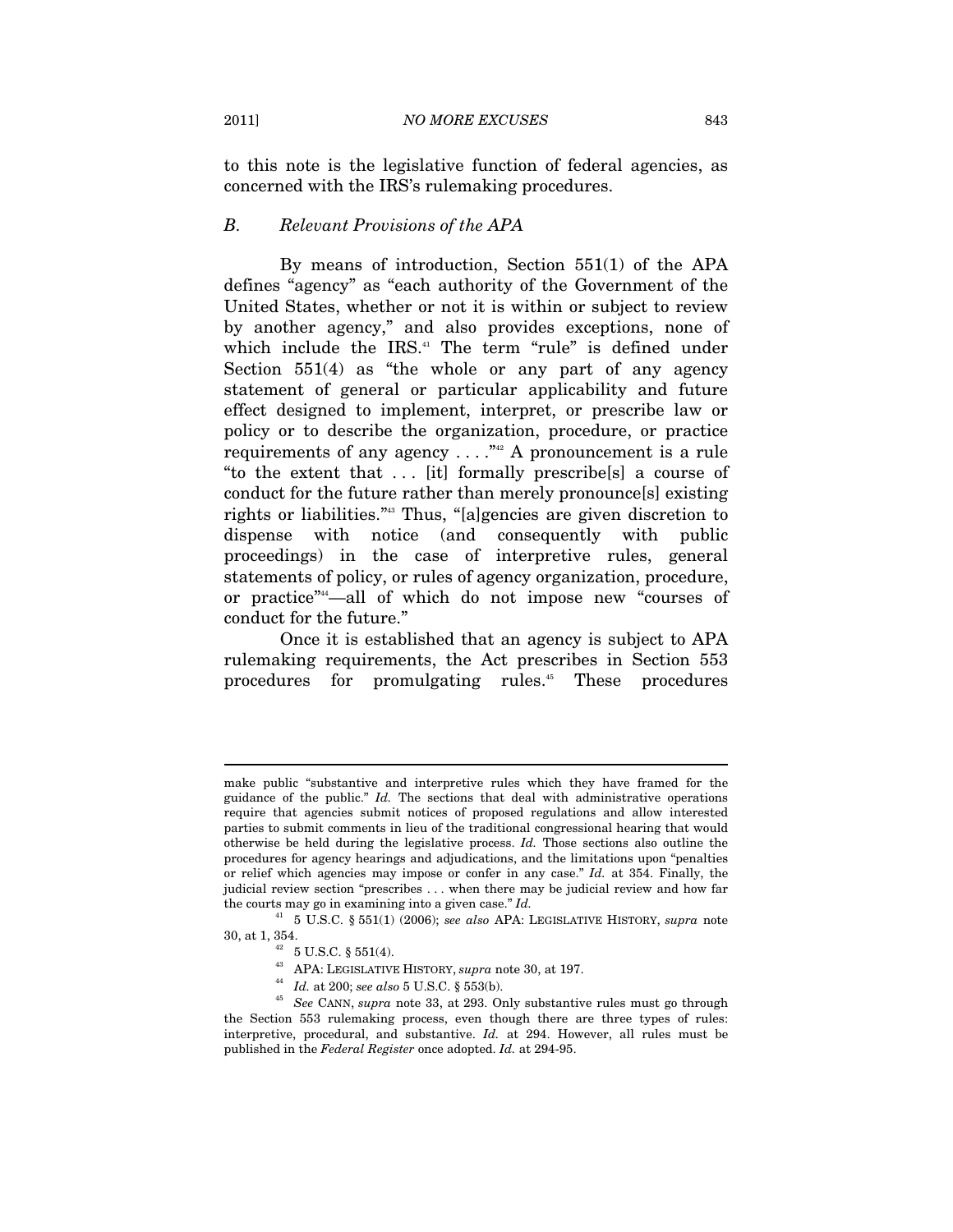"encourage public participation in the rulemaking process."46 They do this by requiring agencies to issue public notices of proposed regulations, collect public comments, and take those comments into consideration when finalizing the regulation.<sup>47</sup>

The general procedures are as follows: Section 553(b) requires an agency to publish in the *Federal Register* a public notice of its proposed rulemaking.<sup>48</sup> Next, Section  $553(c)$  provides that the agency allow the public to submit comments on the proposed rule.49 Once the agency has collected the public's remarks regarding the proposed rule, it takes that input into consideration and only then writes out the rule. The agency will also include a "concise general statement of [the rule's] basis and purpose,"50 which the courts will use to review the validity of the rule.51 The rule is then published in the *Federal Register* again, and only after thirty days does it become a final rule, binding the courts and the public.<sup>52</sup> Final rules may not be promulgated without first being publicly proposed.<sup>53</sup>

However, Section 553(b) provides exceptions to the notice-and-comment rulemaking requirements of Section 553.<sup>54</sup> These exceptions include interpretive rules, procedural rules, policy statements, and good cause.<sup>55</sup> Such items are excluded from notice-and-comment rulemaking because they do not dictate the future conduct of individuals, nor do they have the

<sup>46</sup> Kristin E. Hickman, *Coloring Outside the Lines: Examining Treasury's (Lack of) Compliance with Administrative Procedure Act Rulemaking Requirements*, 82 NOTRE DAME L. REV. 1727, 1728 (2007).

<sup>&</sup>lt;sup>47</sup> *Id.* at 1732-33.<br><sup>48</sup> *Id.* at 1732 (citing 5 U.S.C. § 553(b)).<br><sup>49</sup> *Id.* at 1733.<br><sup>50</sup> CANN, *supra* note 33, at 293 (quoting 5 U.S.C. § 553(c)) (internal quotation marks omitted).<br><sup>51</sup> Hickman, *supra* note 46, at 1733.<br><sup>52</sup> CANN, *supra* note 33, at 293.<br><sup>53</sup> Hickman, *supra* note 46, at 1732 ("[T]he courts generally do not allow

agencies to promulgate final rules with provisions not 'sufficiently foreshadowed' by an NPRM."). See *id.* at n.20 for cases and a treatise that discuss the "sufficiently % foreshadowed" test.  $Id.$  at 1734.<br><sup>54</sup> *Id.* Although these exceptions are available, all rules are still subject to

publication and are open to challenge. Procedural and interpretive rules must be published in the *Federal Register* as soon as they are adopted. CANN, *supra* note 33, at 294-95. Additionally, interested parties adversely affected by an interpretive rule have the opportunity to challenge the rule in an adjudicatory hearing before suffering the effects of that rule. *Id.* at 298.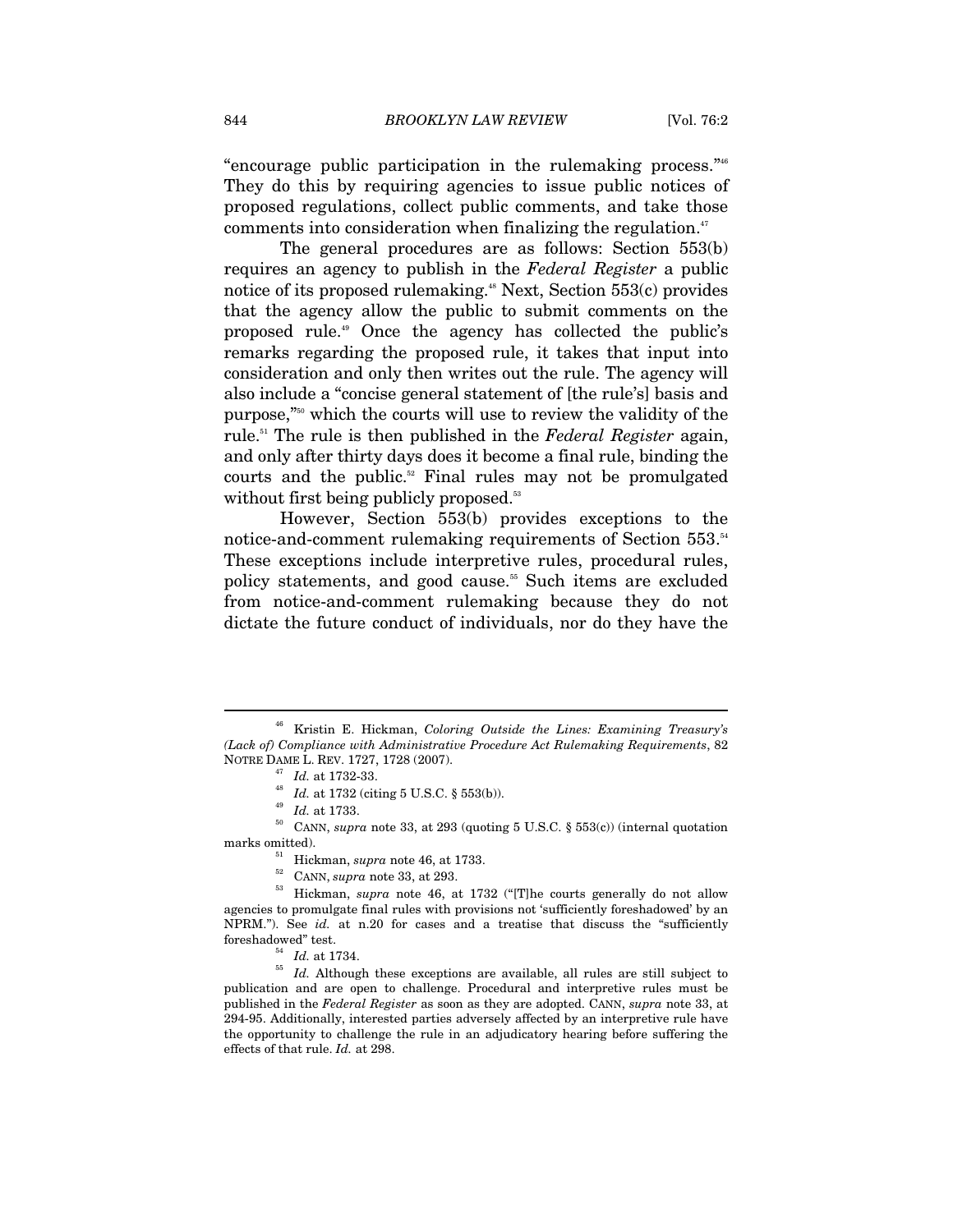effect of law.<sup>56</sup> As discussed below, the IRS has used these exceptions to keep from complying with the APA.<sup>57</sup>

#### II. THE IRS

The IRS assumes one of the greatest roles in our government: collecting revenue.58 Such revenue is used to finance various governmental functions necessary to protect and help run the country.<sup>59</sup> The IRS is in turn given great powers to fulfill this role.<sup>60</sup> As discussed in Part II.A, the IRS assumes executive, legislative, and judicial powers in making sure that the government receives from taxpayers the tax revenue to which it is entitled. The IRS's primary focus is thus on the taxpayer. However, despite having such great powers and dealing directly with citizens, the IRS has failed to adhere to the APA, which was enacted to avoid this exact situation: the accumulation of power in one agency, threatening to overlook the interests of the people.<sup>61</sup> Part II.A gives a brief description of the IRS, along with its current mission, and Part II.B explains the IRS's lack of compliance with the APA.

#### *A. In General*

The IRS had its beginnings in 1862 when President Abraham Lincoln appointed a Commissioner of Internal Revenue to collect income taxes to help finance the civil war.<sup>62</sup> This tax was repealed ten years later, and when Congress tried to reenact it in 1894, the Supreme Court struck it down as unconstitutional.<sup>63</sup> It was not until the ratification of the Sixteenth Amendment in 1913 that the power to collect income taxes was finally approved.<sup>64</sup> Today, personal income taxes generate almost half of the total

<sup>&</sup>lt;sup>56</sup> See supra notes 43-44 and accompanying text.<br>
<sup>57</sup> See infra Part III.B.<br>
<sup>58</sup> See supra note 4 and accompanying text.<br>
<sup>59</sup> See supra note 6 and accompanying text.<br>
<sup>60</sup> See supra notes 12-14 and accompanying text.<br> % (last updated Nov. 1, 2007).  $^{63}$   $\,$   $Id.$ 

<sup>64</sup> *Id.*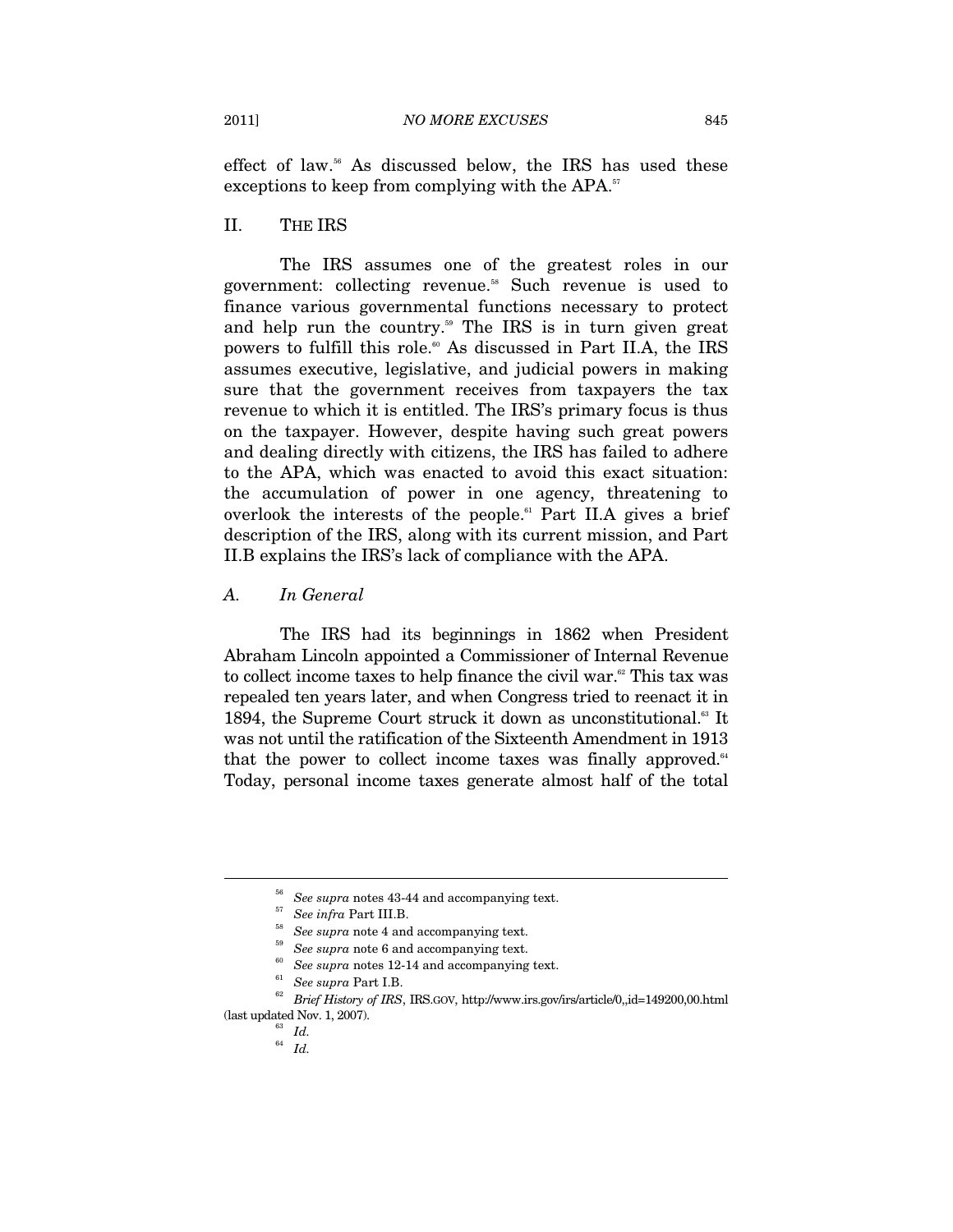federal revenue.<sup>65</sup> Thus, the current focus of the IRS is predominantly on individual taxpayers.

In exercising its power to collect taxes, the IRS assumes the roles of the executive, legislative, and judicial branches.<sup> $\text{6}$ </sup> It does this by executing the same laws and policies it promulgates. $57$  Then, in implementing its formulated rules, the IRS scrutinizes taxpayers' filings when it suspects violations of those rules, and imposes sanctions accordingly.<sup>68</sup>

In keeping with its focus on taxpayers, the current mission of the IRS is as follows: "Provide America's taxpayers top-quality service by helping them understand and meet their tax responsibilities and enforce the law with integrity and fairness to all."<sup>69</sup> Based upon its mission statement, it is clear that the IRS wants to assist taxpayers and treat them fairly. However, although the IRS strives to be more taxpayer friendly, the tax code remains highly complex, which instead burdens taxpayers.<sup>70</sup> There are many regulations, rulings, notices, and other pronouncements that contribute to rule complexity and inequity, making the system inefficient and in dire need of reform.<sup>71</sup> In addition to, and more likely as a result of, this complexity and inequity, public opinion of the agency remains low.<sup>72</sup>

#### *B. The IRS's Lack of Compliance with the APA*

In a study on the extent of the Treasury's compliance with the APA, Professor Kristin E. Hickman found that the Treasury has failed to follow the rulemaking requirements of the APA in 40.9% of the total strategically chosen rulemaking projects—spanning three years—that she studied.73 She also found that in almost 90% of those nonconforming rules, or 36.2% of all of the projects studied, the "Treasury instead issued legally-binding temporary regulations simultaneously j

U.S. CONGRESS, CONGRESSIONAL BUDGET OFFICE, THE BUDGET AND ECONOMIC OUTLOOK: FISCAL YEARS 2005 TO 2014, at 72 (2004), *available at* http://www. cbo.gov/ftpdocs/49xx/doc4985/01-26-BudgetOutlook-EntireReport.pdf. 66 *See supra* note 33 and accompanying text. 67 *See supra* note 33 and accompanying text*.*

<sup>68</sup> *See supra* note 33 and accompanying text.

<sup>69</sup> *IRS Mission Statement and LMSB Vision Statement*, IRS.GOV, http://www. irs.gov/businesses/article/0,,id=181225,00.html (last updated June 23, 2010). 70 *See* Edwards, *supra* note 2. 71 *See id.* 

<sup>&</sup>lt;sup>73</sup> Hickman, *supra* note 46, at 1748.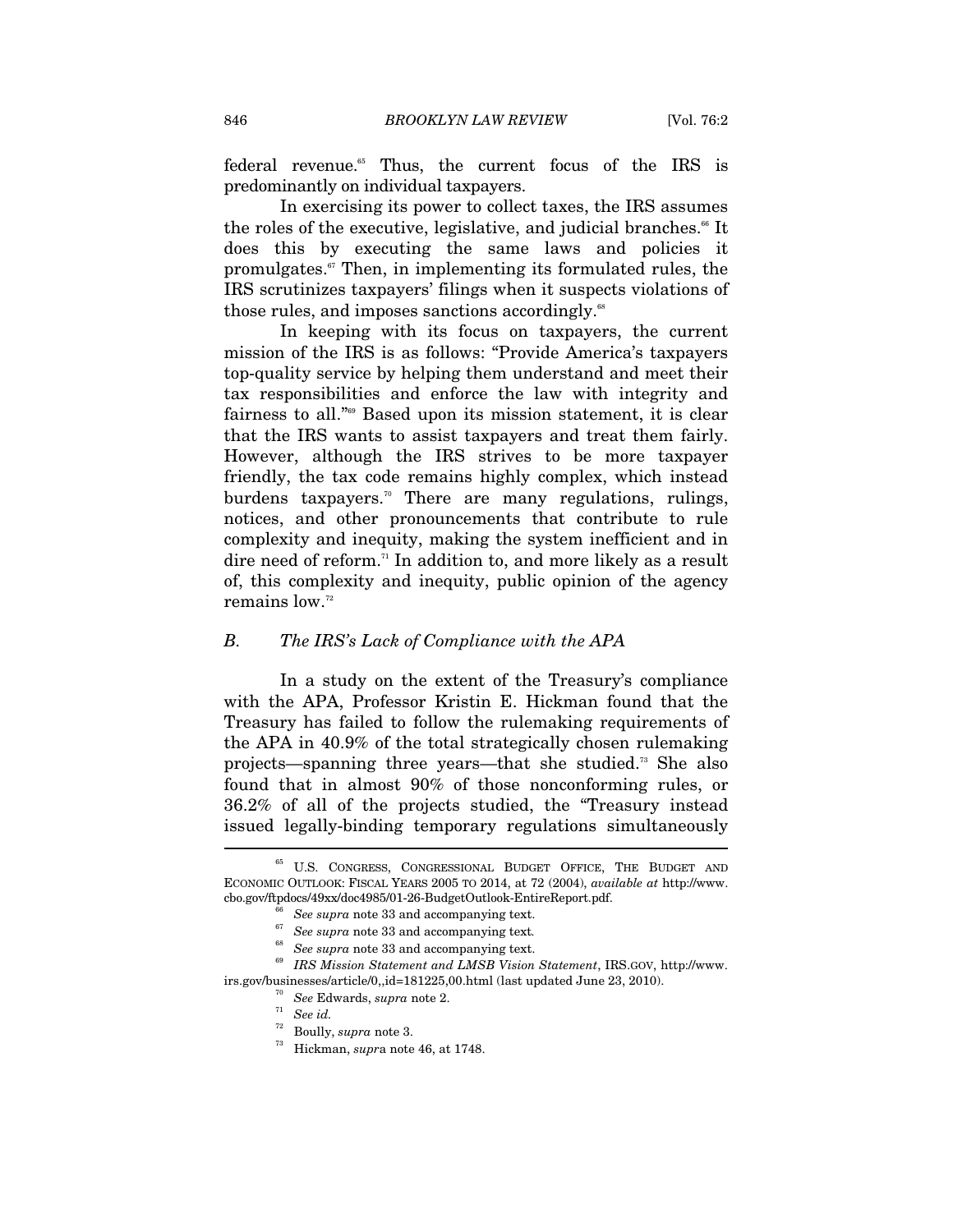with the [notices of proposed rulemaking (NPRM)], requesting public comments on the temporary regulations as proposed regulations also."74 This rulemaking process is backwards and defeats the purpose of the APA, which is to allow commenting and to protect affected parties before a rule becomes binding.<sup>75</sup> She explains that "[t]he typical pattern of these projects involves Treasury collecting public comments and evaluating them in promulgating the final regulations some months or years after issuing the NPRM."76 The remaining nonconforming rules were issued as final regulations without notice-andcomment altogether. $\mathbb{Z}$ 

To defend its actions, the Treasury argues that interpretive rules are exempt from the provisions of Section 553(b), (c), and (d), and then posits that most Treasury regulations fall under this interpretative rule exception, among others.78 However, Professor Hickman concludes in her study that the "Treasury's reliance on the interpretive rule, procedural rule, and good cause exemptions of APA section 553(b) is misplaced."79

In general, the interpretive rule exception is questionable because "all Treasury regulations are legislative rules," whether promulgated under specific authority or general authority.<sup>80</sup> It used to be that regulations promulgated under general authority did not have the force of law and were unequivocally considered to be interpretive, merely explaining the meaning of a statute. $81$  However, that is no longer the case, as both general and specific authority regulations carry the

<sup>74</sup> *Id.* 75 *See supra* Parts I.A-B. 76 Hickman, *supra* note 46, at 1748-49. 77 *Id.* at 1749. 78 INTERNAL REVENUE MANUAL § 32.1.1.4.4 (2004), *available at* http://www. irs.gov/irm. It is important to note here that although the IRS claims that it is exempt from the notice-and-comment rulemaking procedures of the APA, it nonetheless conforms to such procedures more often than not. Professor Hickman found that the IRS followed the traditional APA rulemaking process in 59.1% of the projects studied. Hickman, *supra* note 46, at 1749 tbl. 1. However, in almost all of the projects studied— 92.70%—Professor Hickman found that the "Treasury claimed explicitly that the rulemaking requirements of APA section 553(b) did not apply." *Id.* at 1749. And, in 81.55% of the total, the Treasury did not provide any reason or "basis" for making such a "conclusory statement." *Id.* 

<sup>79</sup> Hickman, *supra* note 46, at 1759. 80 *Id.* at 1773. 81 *Id.*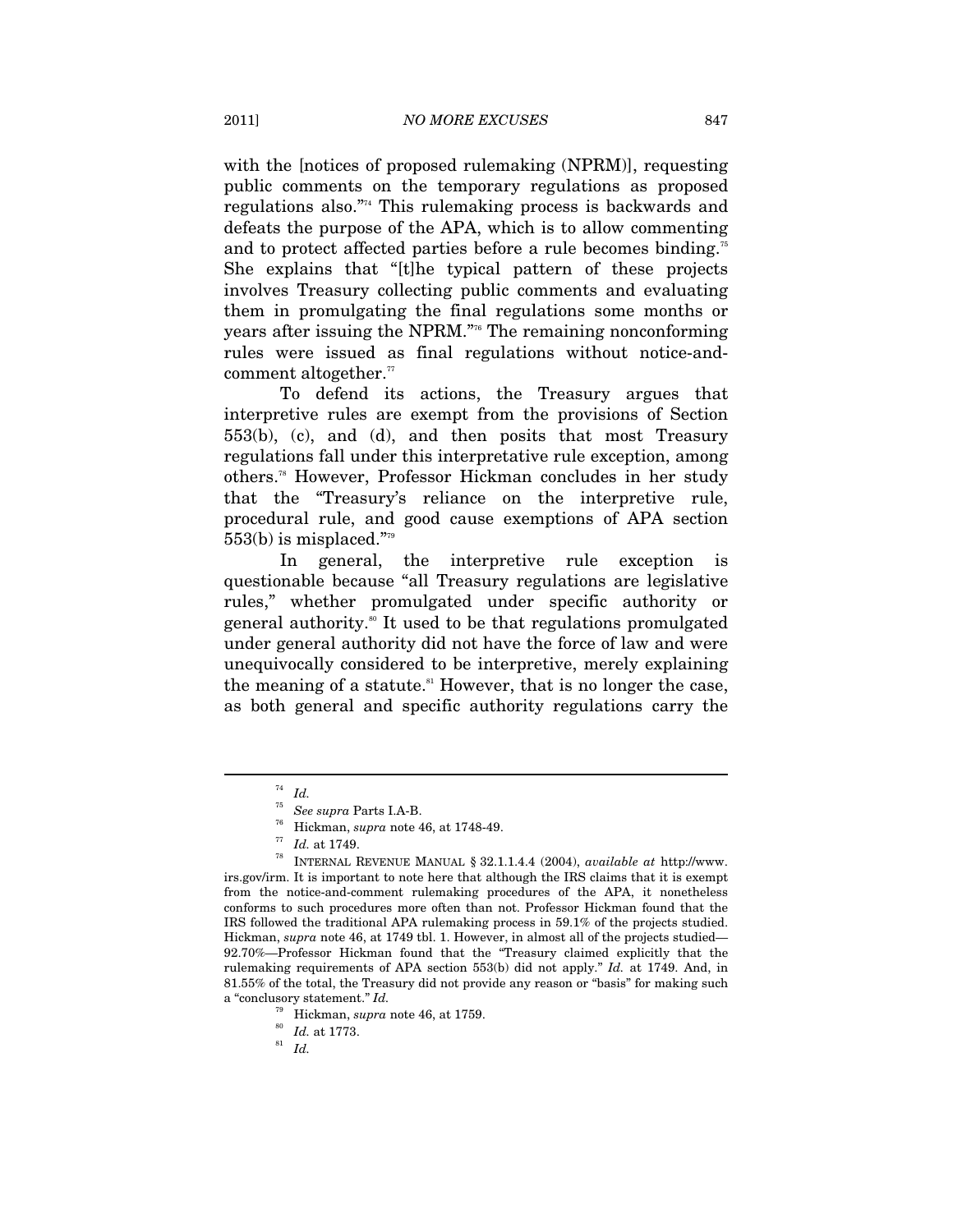force of law by affecting people's rights and obligations, $\frac{8}{3}$  thus making them legislative rules by definition.<sup>83</sup> As a result, subjecting all, or at least most, regulations to notice-andcomment rulemaking would be in line with the essential purpose of the APA, which is to allow taxpayers to place a check on an agency that has the potential to abuse its power by promulgating binding rules that it simultaneously enforces.<sup>84</sup> It would be absurd to think that Congress intended to exempt rules that altered people's rights and obligations from complying with the APA. The rules that the IRS claims are interpretive are in fact legislative because they affect people's rights and obligations. Accordingly, such rules should be subject to APA notice-and-comment rulemaking procedures to ensure people's rights are not exploited.

Likewise, the use of the procedural rule exception is questionable because the temporary regulations the IRS claimed were procedural rules actually "elaborated substantive provisions of the [Internal Revenue Code] in substantive ways" rather than "merely tweak the way that taxpayers interact with the government."<sup>85</sup> As discussed in the preceding paragraph, any rule that treads on people's rights and obligations must be subject to notice-and-comment rulemaking procedures to ensure that the IRS is not overstepping its boundaries and is treating people fairly. The IRS should not be allowed to claim exceptions for something that does not fit the definition of what qualifies for such exception. The IRS, of all agencies, should be very familiar with how narrowly exceptions should be applied.<sup>86</sup>

And finally, the good cause exception is misplaced. First, it fails on procedural grounds because the APA requires that if an agency wants to invoke the good cause exception, it must do so expressly and "provide 'a brief statement of reasons' along with the regulations being issued."<sup>87</sup> Second, the good cause

<sup>82</sup> *Id.*; *see also* Michael Asimow, *Nonlegislative Rulemaking and Regulatory Reform*, 1985 DUKE L.J. 381, 393-401 (noting the declining relevance of the specific

<sup>%</sup> versus general authority distinction).<br>  $^{83}$  See supra notes 43-44 and accompanying text.<br>  $^{84}$  See supra notes 30-39 and accompanying text.<br>  $^{85}$  Hickman, *supra* note 46, at 1777-78.<br>
When taxpayers claim exempt must adhere to strict definitions set forth by the IRS. Narrow applications of such exemptions are in the IRS's best interests because it wants to allow as few people and organizations as possible to not pay taxes. 87 Hickman, *supra* note 46, at 1778 (quoting 5 U.S.C. § 553(b)(B) (2006)).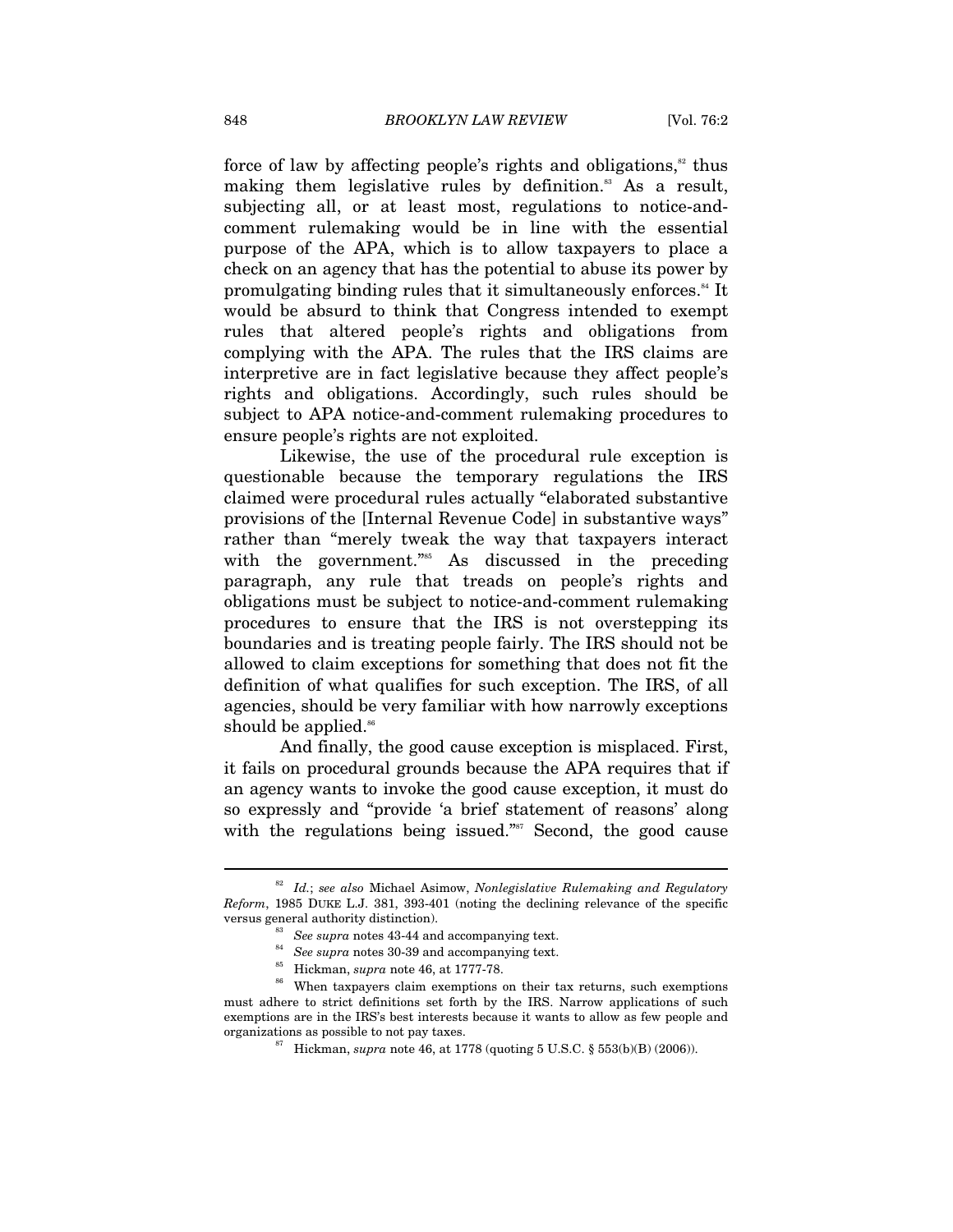exception fails on substantive grounds because it is a narrow provision meant to provide agencies with "flexibility in dealing with emergencies and typographical errors, plus the occasional situation in which advance notice would be counterproductive."<sup>888</sup> In her study, Professor Hickman found that the Treasury did not have a valid purpose for invoking this narrow exception, or at least that its purposes were questionable.<sup>89</sup>

Surely it is more convenient for the IRS to bypass the APA's procedural hurdles. There may even be an argument in favor of noncompliance because it allows the Treasury to keep up with social and economic events that may be corrected through the tax system. However, if we want to maintain the integrity of our democratic system of government and protect taxpayers' rights, we must subject the IRS to scrutiny through notice-and-comment rulemaking.

## III. WHY THE IRS SHOULD ADHERE TO THE APA

In addition to the doctrinal flaws in the Treasury's use of the exemptions to Section 553(b), there are more practical reasons that warrant the IRS's compliance with the APA's rulemaking requirements. By complying with the APA, the IRS could protect itself against courts striking down its rules for failure to adhere to notice-and-comment rulemaking procedures. This is especially important in the face of a recent circuit court decision that might have opened the door to judicial review of preenforcement agency action. Additionally, the IRS could ensure that the rules are given the utmost deference in litigation proceedings involving those rules. Furthermore, adhering to the APA would increase taxpayer confidence in the system, and would in turn help the IRS accomplish its goal of reducing the tax gap. And finally, engaging the IRS in the notice-and-comment rulemaking process would uphold the integrity of the law, along with the fundamental principles of separation of powers.

<sup>88</sup> *Id.* at 1782-86. 89 *Id.*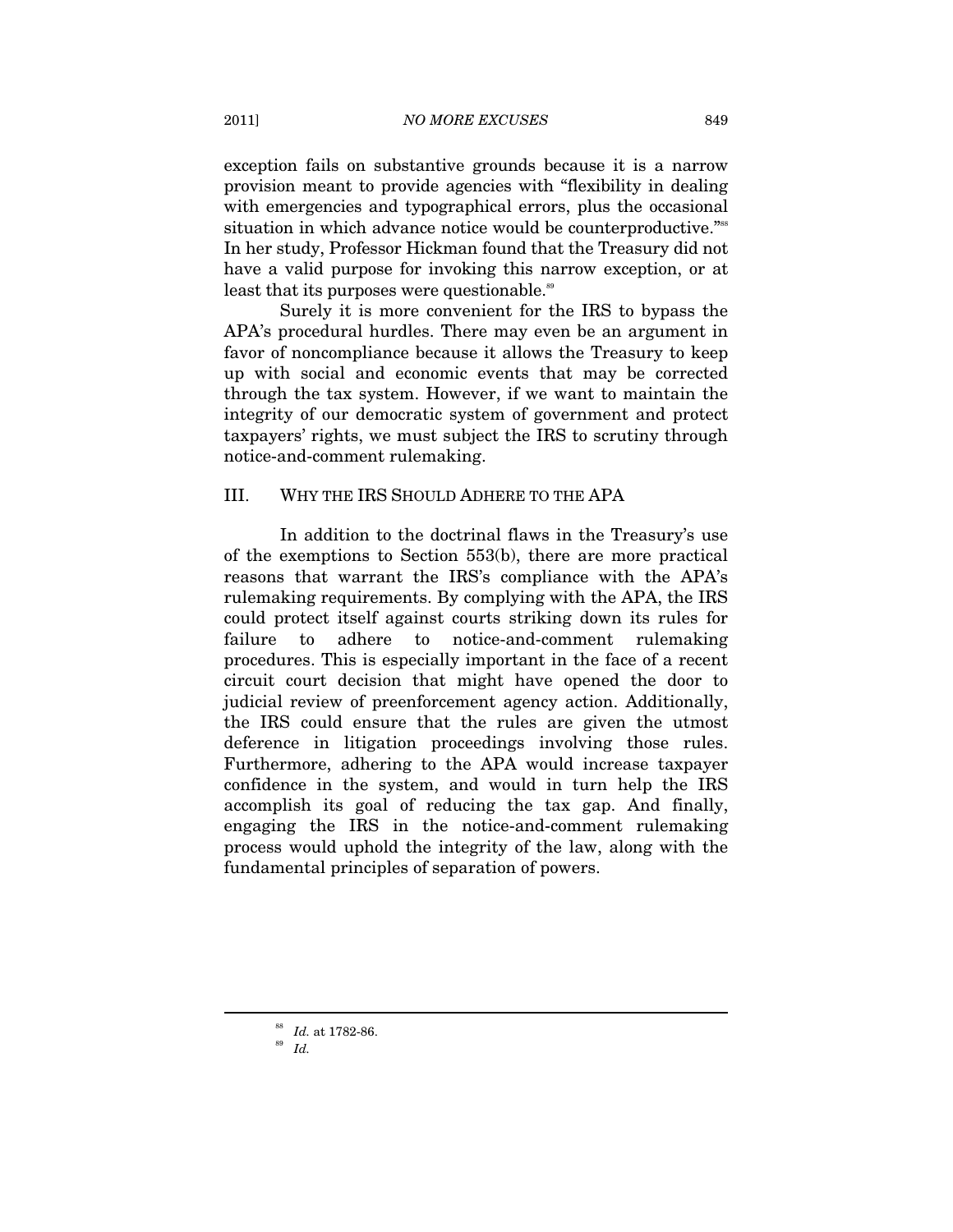#### *A. Judicial Review*

# 1. *Cohen v. United States* and Judicial Review of Preenforcement Agency Action

*Cohen v. United States* was initiated when "various [multidistrict litigation] lawsuits arose challenging the refund process" for "[excise] taxes erroneously collected between February 28, 2003 and August 1, 2006."<sup>90</sup> The refund process was announced in Notice 2006-50<sup>91</sup> ("the Notice") after five circuit courts ruled that the tax was invalid.<sup>92</sup> The United States District Court for the District of Columbia dismissed the cases, holding that the appellants "failed to exhaust their administrative remedies for their refund claims and failed to state valid claims under federal law, including the APA."<sup>93</sup> The Court of Appeals for the D.C. Circuit reversed the dismissal of appellants's APA claims, and affirmed the dismissal of Cohen's refund claim.<sup>94</sup>

Generally, when it comes to tax cases, the D.C. Circuit has limited jurisdiction:<sup>95</sup> it may hear cases involving disputed funds only after the petitioner has exhausted the refund procedures found in the tax code.<sup>86</sup> Otherwise, a party must

 $\overline{a}$ 

note, the D.C. Circuit had not released an opinion.  $$\,^{\rm 95}$$  Under Article III of the Constitution, federal courts may only hear "cases or controversies involving conflicts that may arise under either the Constitution or laws of the federal government." CANN, *supra* note 33, at 115. However, Congress may allow federal courts appellate jurisdiction, meaning that the courts may review the decisions of some lower courts absent a constitutional or federal issue. *Id.* at 128.<br><sup>96</sup> *Cohen*, 578 F.3d at 6; *see also* 5 U.S.C. § 702 (2006).

 This is called a postenforcement or "enforcement-based" action, meaning that the rule has been applied, it adversely affected a party, and that party wants to challenge the application of the rule rather than the general "substantive or procedural validity of a regulation." Kristin E. Hickman, *A Problem of Remedy: Responding to Treasury's (Lack of) Compliance with Administrative Procedure Act Rulemaking Requirements*, 76 GEO. WASH. L. REV. 1153, 1164 n.46 (2008). Generally, there are two types of post-enforcement actions: (1) "refund litigation" where the taxpayer was assessed a deficiency, paid it over to the IRS,

 $^{90}$  Cohen v. United States, 578 F.3d 1, 4 (D.C. Cir. 2009). Pursuant to 26 U.S.C. § 4252(b), the IRS collects a three percent excise tax on long-distance phone calls whose charges "vary with distance and transmission time." *Id.* at 3. However, when the IRS continued to collect these taxes despite a shift in the telecommunications industry practice that led to "many consumers . . . pay[ing] strictly based on transmission time" and without reference to distance, taxpayers challenged the tax. *Id.*  Five circuit courts sided with the taxpayers and held the tax "inapplicable to longdistance calls charged without reference to the distance variable." *Id.* at 4. 9<sup>91</sup> I.R.S. Notice 2006-50, 2006-1 C.B. 1141.

<sup>92</sup> *Cohen*, 578 F.3d at 4. 93 *Id.*

<sup>&</sup>lt;sup>94</sup> *Id.* A rehearing en banc had been scheduled for September 29, 2010. Cohen v. United States, 599 F.3d 652, 652 (D.C. Cir. 2010) (per curiam). As of the date of this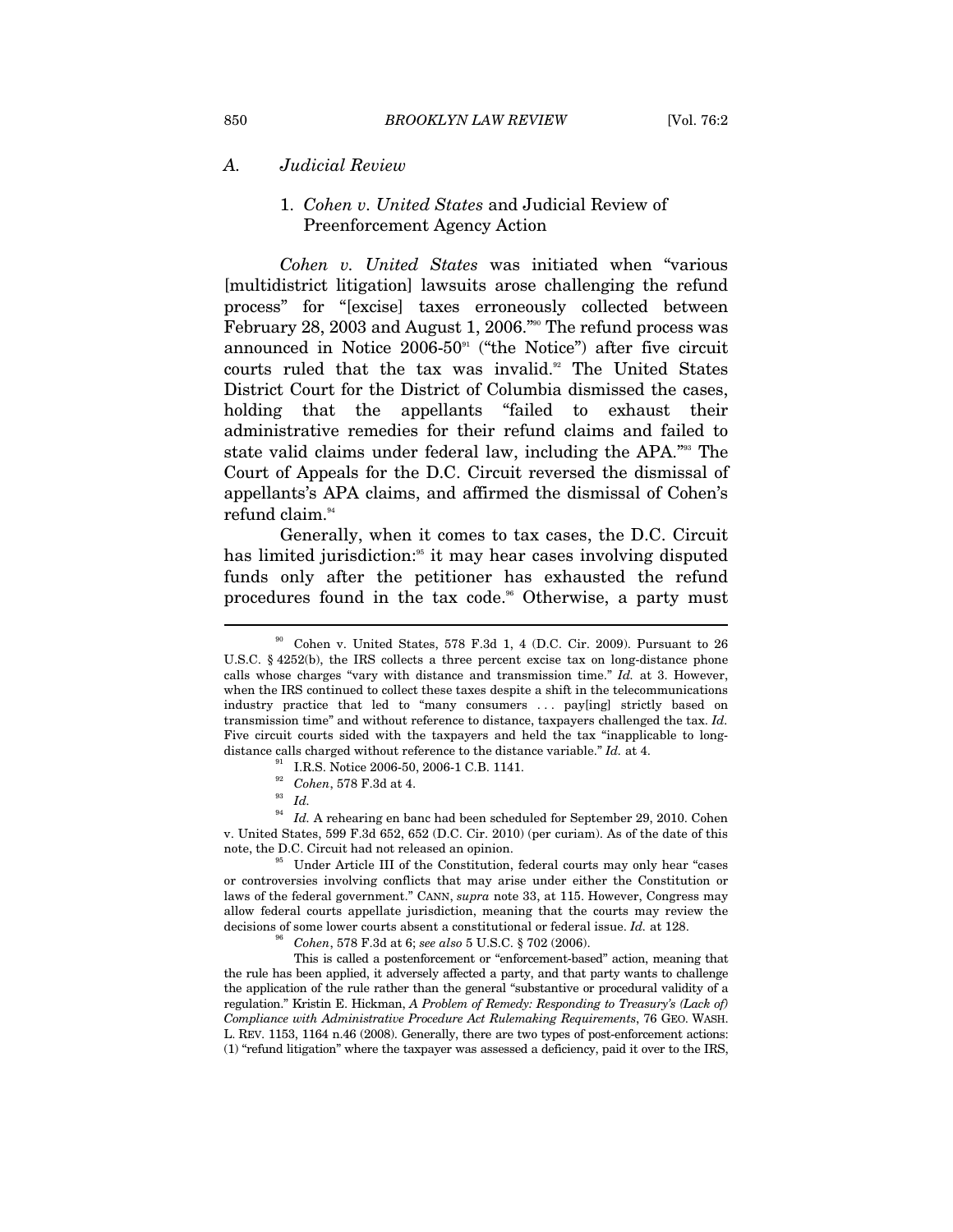have been "adversely affected or aggrieved by agency action within the meaning of a relevant statute."<sup>97</sup> The circuit court viewed *Cohen v. United States* as that extraordinary tax case that fell under its federal question jurisdiction.<sup>98</sup>

The issue in the case was the classification of the Notice issued by the IRS: whether it was a "substantive rule" or a "general statement of policy."99 As mentioned above, the Notice set forth procedures for claiming a refund for the improperly collected excise taxes.100 The court, refusing to accept the IRS's position that this Notice was a general statement of policy and thus not subject to APA challenges, held that the Notice was indeed subject to challenges under the APA.101 It found that the Notice "constituted a final agency action that aggrieved taxpayers by hindering their access to court" and remanded the case for further consideration under the appellants' APA claims.<sup>102</sup>

In reaching its holding, the court reasoned that under the APA, "[a] substantive rule constitutes a binding final agency action and is reviewable,"103 whereas a general policy statement is not.104 It applied a two-prong test for determining whether a rule is binding and thus reviewable.<sup>105</sup> That test looks to whether the rule "(1) marked the 'consummation' of the IRS's decisionmaking process and (2) either affects legal 'rights or obligations' or results in 'legal consequences.'"106 The court found that the Notice at issue met the test because it "operates as a substantive rule that binds the IRS, excise tax collectors, and taxpayers,"107 and it is thus subject to scrutiny under the APA.

This is the first time the Court of Appeals for the D.C. Circuit has directly scrutinized the substantive and procedural aspects of an agency action without a tax refund claim pending

and is seeking a refund; and (2) "deficiency litigation" where a deficiency has been assessed, is due, but has not yet been paid over to the IRS.  $Id$ . at 1164.  $97\quad 5$  U.S.C. § 702.

<sup>98</sup> *Cohen*, 578 F.3d at 6 ("[O]nly in the anomalous case where the wrongful assessment is not disputed and litigants do not seek a refund is a standalone claim under the APA viable. This is that case."). See  $id$ . at 5.

 $U_{100}^{99}$  *Id.* at 7.<br>  $U_{20}^{100}$  *See supra* notes 90-91 and accompanying text.<br>  $U_{102}^{101}$  *Cohen*, 578 F.3d at 12.<br>  $U_{20}^{103}$ 

 $\begin{array}{cc}\n^{103} & Id. \text{ at } 6. \\
^{104} & Id. \\
^{105} & 1 \end{array}$ 

 $\frac{105}{106}$  *Id.* 

<sup>&</sup>lt;sup>106</sup> *Id.* (citing Bennett v. Spear, 520 U.S. 154, 177-78 (1997)).<br><sup>107</sup> *Id.*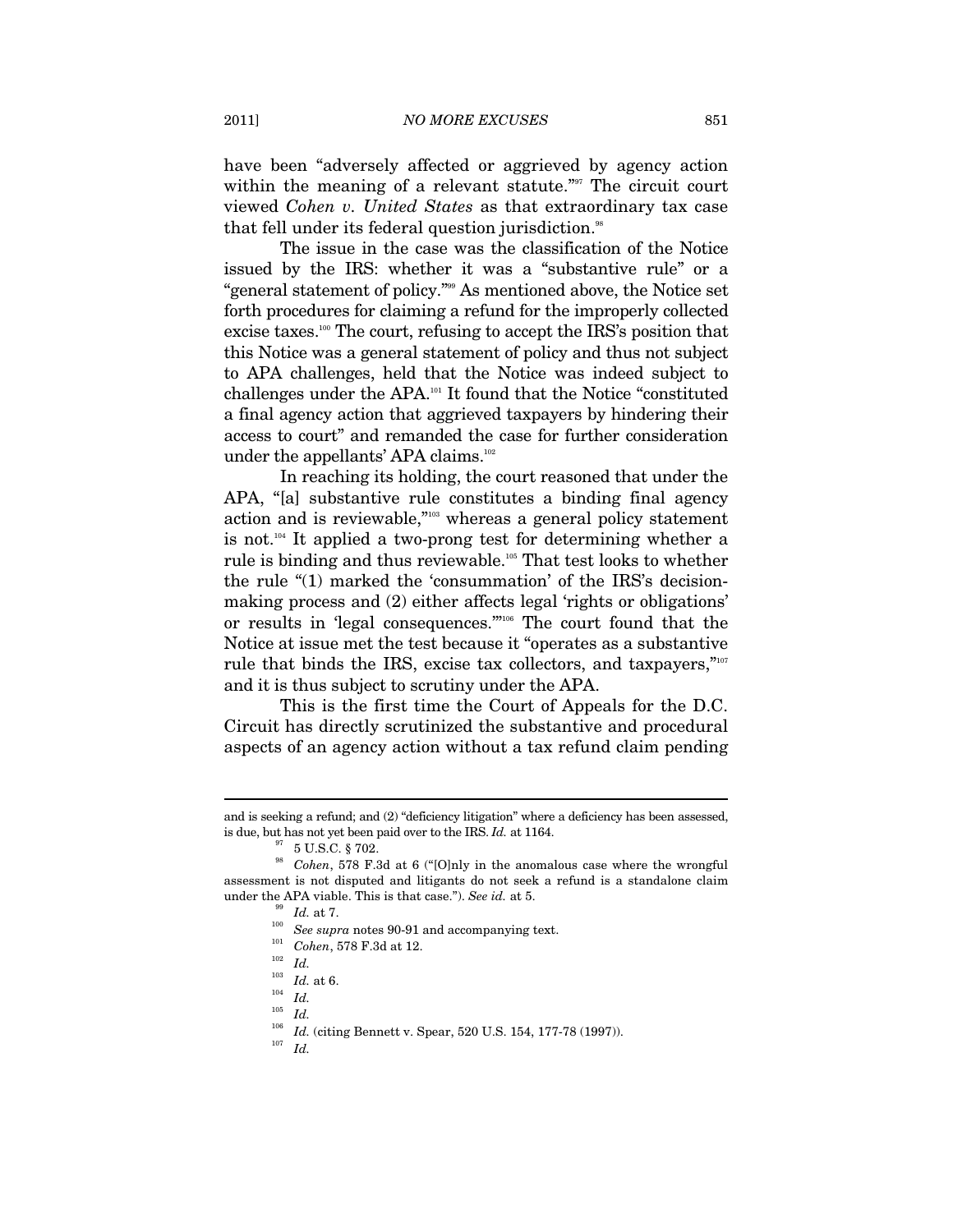in the forefront of that action.108 The IRS should heed this decision because, historically, other circuits have followed the D.C. Circuit when it comes to administrative law issues.<sup>109</sup>

Notably, the fact that the court did not find the IRS's characterization of the Notice dispositive should speak volumes to the IRS.110 It seems that the court will apply its own independent test in determining whether an agency action is substantive or whether it is merely interpretive, regardless of how the IRS characterizes it.

Perhaps the IRS will choose to limit this case to its facts and refuse to follow it; but the fact remains that the D.C. Circuit has opened the door for judicial scrutiny of IRS action under the APA without an underlying tax dispute. Likewise, even if this holding is vacated upon a rehearing en banc, it is important because it shows the D.C. Circuit's willingness to rule in this manner, and other circuits can still look to the vacated ruling for guidance.<sup>111</sup> Additionally, the law still stands that if an agency action is found to be a substantive rather than merely interpretive rule, it will be subject to judicial review under the APA. Consequently, the *Cohen* decision demonstrates the court's potential willingness to engage in independent analysis of the IRS's actions without deferring to the agency's characterization of its actions as determinative, and its willingness to do so without a tax refund claim pending in the forefront of the action.

Although the court made clear that "this is a *post*enforcement case,"112 it nevertheless hinted that there is nothing in the case law to preclude courts from scrutinizing a  $\overline{a}$ 

<sup>&</sup>lt;sup>108</sup> The court ruled that the refund claim had not ripened at the time of the suit, and so the district court did not err by dismissing the refund claim. *Id.* at 22. The courts of appeals generally review the validity of IRS rules only when there is an appeal of a tax dispute. *See* supra note 96 and accompanying text.<br><sup>109</sup> Paul L. Caron, Hickman: *D.C. Circuit Delivers a Doozy*, TAX PROF BLOG (Aug.

<sup>8, 2009),</sup> http://taxprof.typepad.com/taxprof\_blog/2009/08/hickman-dc-circuit.html. 110 *See* John F. Manning, *Nonlegislative Rules*, 72 GEO. WASH. L. REV. 893, 893 (2004) ("If a purported nonlegislative rule has operative characteristics that only a legislative rule can legitimately possess, courts will not hesitate to invalidate that rule on the ground that the agency did not use proper procedures to adopt it.").<br><sup>111</sup> The rehearing was scheduled on the following issues: (1) Whether the

Administrative Procedure Act claims of the plaintiffs are barred at this time under 28 U.S.C. § 2201(a) or 26 U.S.C. § 7421(a); (2) Should D.C. Circuit precedent interpreting the Anti-Injunction Act and the Declaratory Judgment Act as "coterminous" be overruled? (3) If the Anti-Injunction Act or the Declaratory Judgment Act bars the court from hearing plaintiffs' APA claims, may plaintiffs still challenge IRS Notice 2006-50 in a refund suit under 26 U.S.C. § 7422? (4) Does APA Section 702 waive sovereign immunity for plaintiffs' APA claims? *Cohen*, 599 F.3d at 652. 112 *Cohen*, 578 F.3d at 13.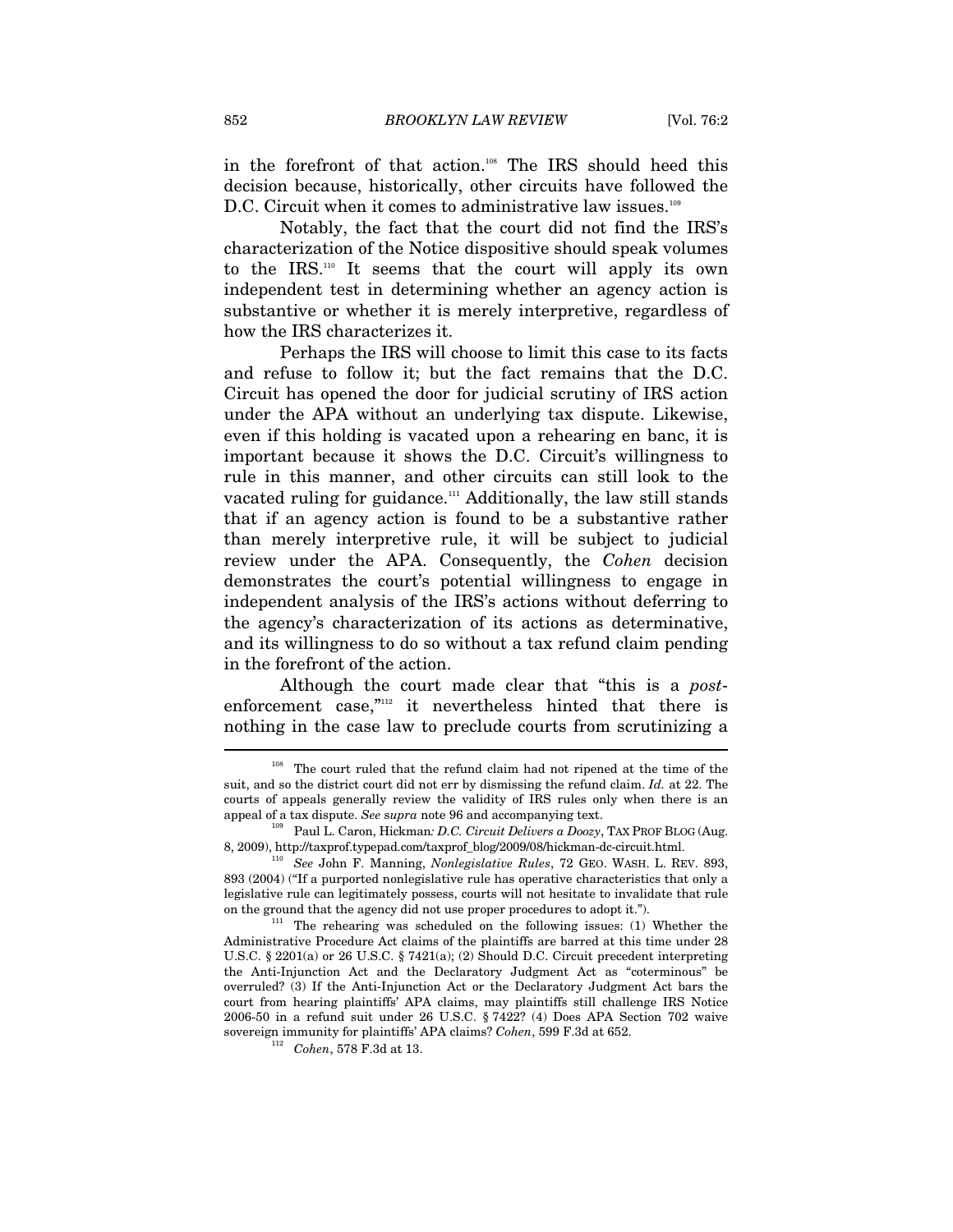preenforcement action: "the dissent similarly cannot point to any case that has disallowed a pre-enforcement APA challenge in a context like this one."113 The court even asserted that "[n]o agency operates beyond the reach of the law,"114 and made clear that "[o]nce the limits of the protections Congress provided have been surpassed, ... the IRS is subject to the same legal requirements as other administrative agencies."115

In sum, the D.C. Circuit refused to accept the IRS's characterization of the ruling as a general "policy statement" and engaged in its own analysis of whether the rule was interpretive or legislative.116 This shows that courts will take it upon themselves to review agency action and determine whether such an action is subject to the APA. And more importantly, because members of the court, albeit in dissent, pointed out that there is an argument that *Cohen* is in fact a preenforcement action, $117$  it leaves open the chance for such independent judicial scrutiny of preenforcement actions under the APA. The following section explains why such a reading of the case is plausible.

# 2. Policy Reasons for Reading *Cohen* Broadly to Allow for Judicial Review of Preenforcement Agency Action

There are valid policy reasons for reading *Cohen* broadly and thus implementing preenforcement judicial review of IRS action. For one, preenforcement judicial review would discourage the IRS from promulgating rules without complying with the APA's notice-and-comment rulemaking requirements by making it clear that all rules and regulations will be subject to challenges under the APA whether or not they have been enforced. In other words, rules will be subject to judicial review immediately after promulgation rather than post-enforcement. This will ensure across-the-board compliance with the APA.

<sup>&</sup>lt;sup>113</sup> *Id.* The dissent relied on the characterization of the case as a preenforcement action, opining that the ripeness doctrine precluded the court from hearing the case at that time. Id. at 21 (Kavanaugh, J., dissenting in part).

<sup>&</sup>lt;sup>114</sup> *Id.* at 14 (majority opinion). <sup>115</sup> *Id.* (referring to the protections Congress afforded to relieve the IRS from some, albeit not all, of the requirements of the APA).

 $\begin{array}{ll} \n^{\text{116}} & Id. \n\end{array}$ at 8. 117 *Id.* at 21 (Kavanaugh, J., dissenting in part) ("Until plaintiffs seek a larger refund from the IRS and are denied, Notice 2006-50 will not have been enforced against them by the IRS. So this lawsuit is a pre-enforcement suit targeting Notice 2006-50. And the ripeness doctrine, in my judgment, precludes hearing this preenforcement case at this time.").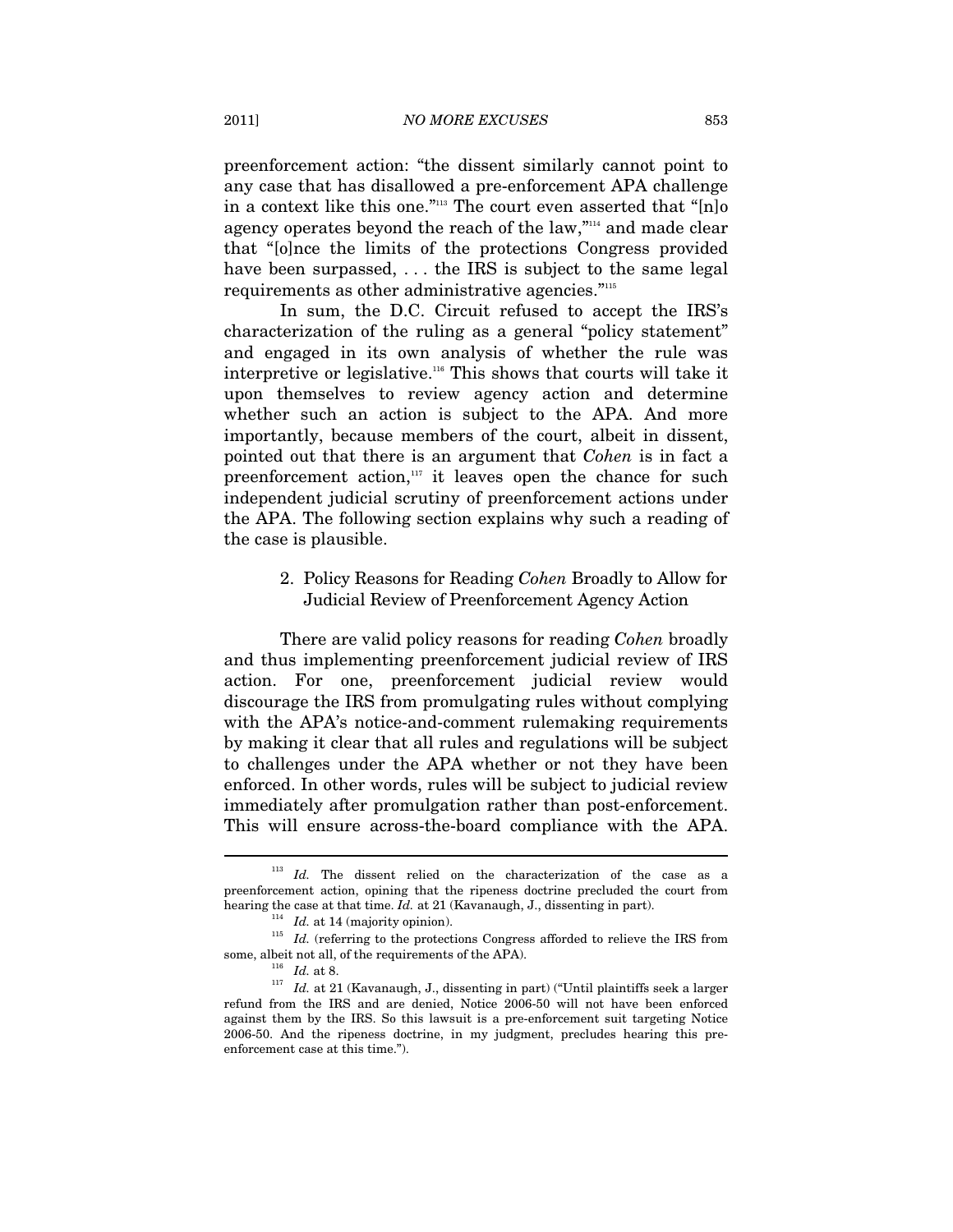Similarly, as in *Cohen*, the mere possibility that a court could invalidate a regulation for putting unreasonable restrictions or burdens on taxpayers in redeeming refunds might encourage the IRS to make sure there are no such hurdles at the outset. In addition to deterring the IRS from abusing its power, allowing for preenforcement judicial review would foster the type of balance that exists between the branches of government. Because administrative agencies have been deemed the "fourth branch" of government, $118$  it is appropriate to subject them to the same regulatory scheme employed by the original three branches in which each one is subject to some sort of "check" by the others.<sup>119</sup> This judicial "check" on the IRS would ultimately bring about a more democratic legislative process, as the agency is essentially doing the job of Congress in promulgating binding law that affects the rights and obligations of citizens.120 As one scholar points out, "there has always been in our traditions particular concern with the judicial role where governmental interference with the 'private rights' of 'liberty' and 'property' was involved."121 In terms of the role of judicial review in the modern administrative state, "[Justice] Brandeis . . . asserted that '[t]he supremacy of law demands that there shall be an opportunity to have some court decide whether an erroneous rule was applied."<sup>122</sup>

Although Congress has implemented various exemptions to the IRS's compliance with various regulatory schemes that stand in the way of judicial review,<sup>123</sup> *Cohen* and the underlying principles that would support preenforcement judicial review of agency action suggest that a shift to greater and more aggressive judicial review of IRS rule-making procedures might be imminent. As such, it is in the best interest of the IRS to begin complying with the APA across the board as soon as possible to ensure that its rules will be safe from APA challenges in the future. By continuing its practice of noncompliance, coupled with questionable explanations for

<sup>&</sup>lt;sup>118</sup> See supra note 32 and accompanying text.<br><sup>119</sup> See supra notes 34-40 and accompanying text.<br><sup>120</sup> See supra note 36 and accompanying text.<br><sup>121</sup> Henry P. Monaghan, Marbury *and the Administrative State*, 83 COLUM. L REV. 1, 17 (1983).  $I_{122}$  *Id.* at 19 (citing St. Joseph Stock Yards Co. v. United States, 298 U.S. 38,

<sup>84 (1936) (</sup>Brandeis, J., concurring)) (alteration in original). 123 *See* Hickman, *supra* note 96, at 1162-81 (describing the limitations on

preenforcement judicial review).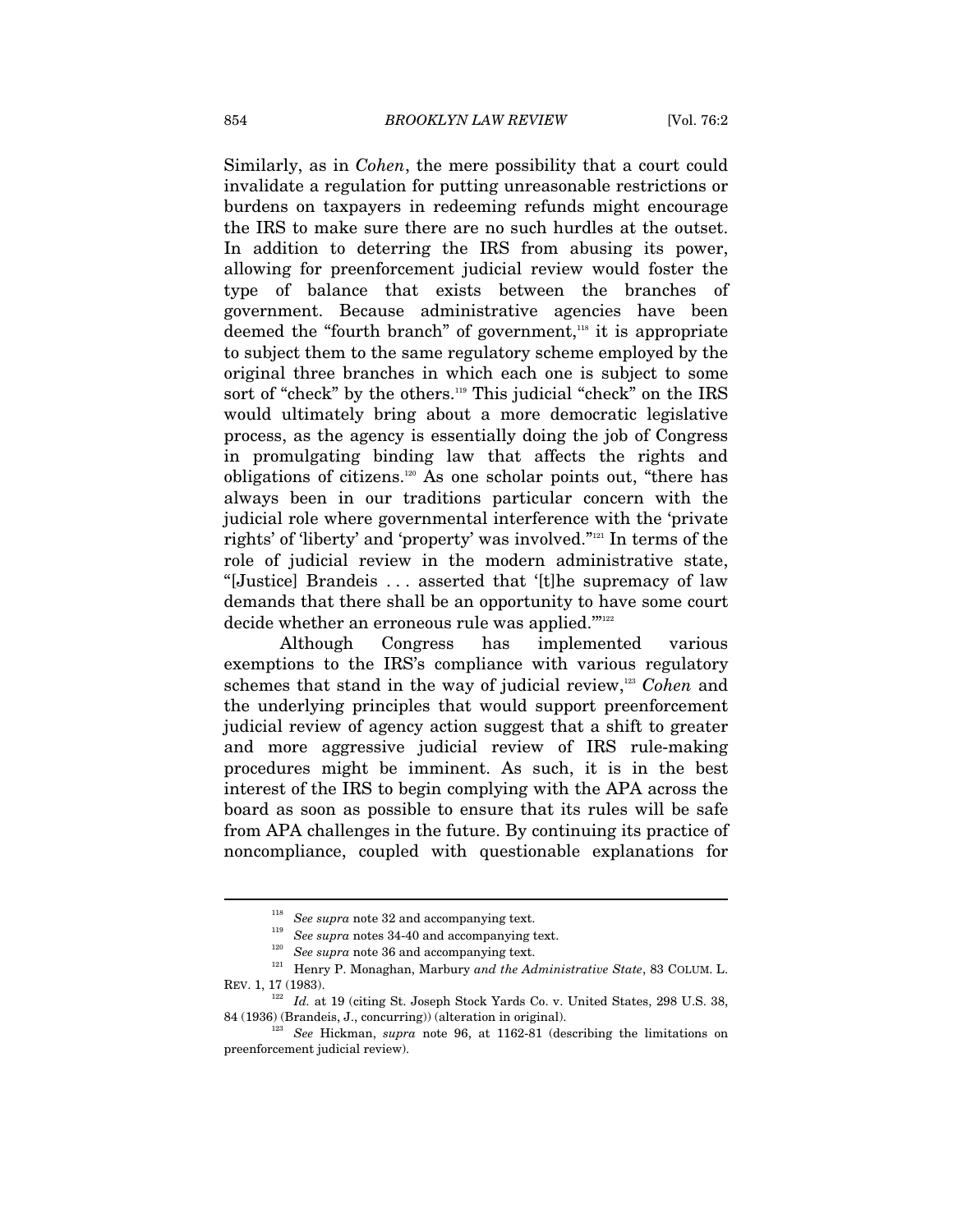exemption, $124$  the IRS is digging a deeper hole for itself because the more rules and regulations it promulgates improperly, the harder it will be to clean up the mess once the courts take on preenforcement challenges against such improperly enacted rules and regulations.

#### *B. Guarantee Courts' Deference in Litigation Proceedings*

In addition to guarding itself against preenforcement judicial review by complying with the APA's notice-andcomment rulemaking requirements, compliance with the APA will help the IRS become more efficient by guaranteeing that judges will defer to its rules and regulations.<sup>125</sup> Achieving such deference would reduce the time and effort it takes to defend the validity of the IRS's rules and regulations once a case has gone to litigation.126

The state of the law in terms of judicial deference to tax regulations, and agency rules in general, is unclear.<sup>127</sup> The reason for this uncertainty lies in the ever-debated legislative/interpretive dichotomy. Traditionally, if a rule was legislative, courts honored the agency's position "unless it was in conflict with the statute, or was arbitrary and capricious."128 But if the rule was interpretive, courts were free to adopt their own interpretation of the statute, giving the rule only "respectful consideration."129 However, *Chevron U.S.A. Inc. v. Natural Resources Defense Council, Inc.* required courts to defer to agency action if they find that that action was

<sup>&</sup>lt;sup>124</sup> See supra notes 78-89 and accompanying text.<br><sup>125</sup> *See infra* notes 139-45 and accompanying text.<br><sup>126</sup> For the fiscal year 2009, the IRS chief counsel received 34,478 tax litigation cases, closed 35,520 tax litigation cases, and had 32,421 tax litigation cases pending as of September 30, 2009. DEP'T OF THE TREASURY, INTERNAL REVENUE SERVICE DATA BOOK 61 (2009), *available at* http://www.irs.gov/pub/irs-soi/09databk.pdf. The total amount of operating costs incurred by the IRS in 2009 was \$11.7 billion. *Id.* at 66. Of that total, \$4.8 billion was incurred for enforcement activities. *Id.* at 65. Moreover, because the issue of what principles will be used to decide whether deference is owed to IRS regulations has not yet been established, the IRS must continue to expend great effort to prove that a regulation should be deferred to. *See* Alan Horowitz, *Supreme Court to Address Deference Owed to Regulation Governing FICA Taxation of Medical Residents*, TAX APPELLATE BLOG (Aug. 2, 2010), http://appellatetax.com/2010/08/02/supreme-court-to-address-deference-owed-to-regulation-

governing-fica-taxation-of-medical-residents. 127 Kristin E. Hickman, *The Need for* Mead*: Rejecting Tax Exceptionalism in Judicial Deference*, 90 MINN. L. REV. 1537, 1538 (2006).<br><sup>128</sup> John F. Coverdale, Chevron's *Reduced Domain: Judicial Review of Treasury* 

*Regulations and Revenue Rulings After* Mead, 55 ADMIN. L. REV. 39, 44 (2003). 129 *Id.* at 45.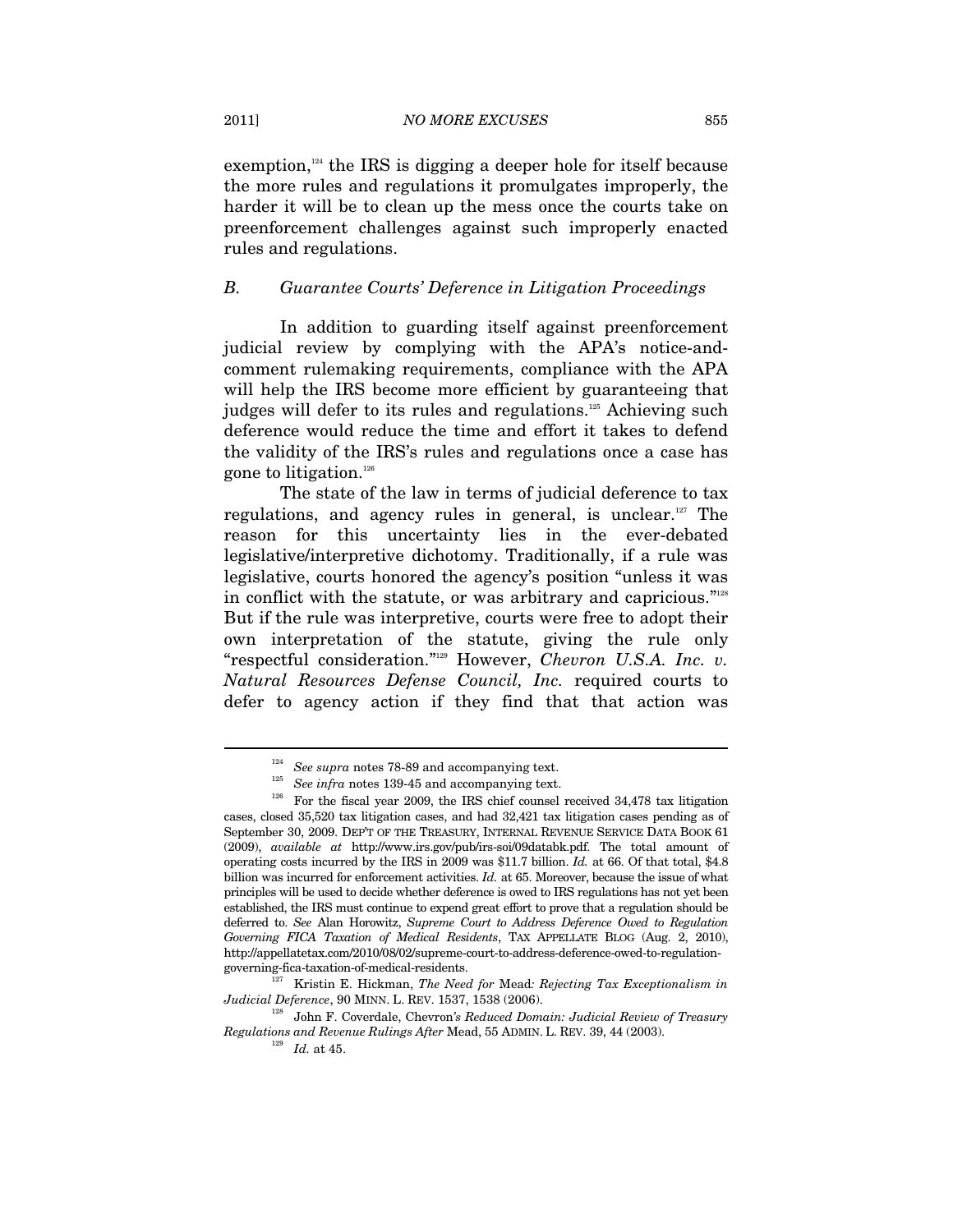reasonable,130 regardless whether the rule was deemed legislative or interpretive.131 Nevertheless, as will be discussed, two other cases, and possibly even a third, have muddied the waters. Therefore, it is advisable for the IRS to take a conservative approach to its rulemaking authority by ensuring that all potentially legislative rules comply with the APA.

The *Chevron* standard is very broad: it "requires accepting all reasonable agency positions, as opposed to giving more or less weight to the agency's position in the course of deciding what is the best interpretation of the statute."<sup>132</sup> Demonstrably, the Supreme Court has applied *Chevron* deference to legislative and interpretive rules alike,<sup>133</sup> straying from the traditional legislative/interpretive dichotomy.

However, in 2000 and 2001 respectively, two Supreme Court cases—*Christensen v. Harris County*134 and *United States v. Mead Corp.*135—reined in the broad reach of the *Chevron*  standard. In 2000, *Christensen* held that "[i]nterpretations such as those in opinion letters—like interpretations contained in policy statements, agency manuals, and enforcement guidelines, all of which lack the force of law—do not warrant *Chevron*-style deference."136 It fell short, however, in fully defining the limits of *Chevron* deference because it did not specify how a court would go about determining whether a rule has the force of law.137 It was not until the following year that the Supreme Court in *Mead* took on the task of defining *Chevron's* scope.

In limiting *Chevron's* applicability, *Mead* first rejected the presumption in *Chevron* that every rule promulgated by an agency by virtue of its policymaking authority is entitled to deference as long as it is reasonable.138 Instead, the Court looked to the intent of Congress to determine whether to grant *Chevron* deference.139 To demonstrate that intent, the Court set

<sup>&</sup>lt;sup>130</sup> Chevron U.S.A. Inc. v. Natural Res. Def. Council, Inc., 467 U.S. 837, 845 (1984).<br><sup>131</sup> See infra note 133 and accompanying text.<br><sup>132</sup> Coverdale, *supra* note 128, at 45.<br>*Id.* at 46 (stating that although most of Supreme Court were issued pursuant to notice-and-comment requirements, "the Court applied *Chevron* to a broad range of agency positions that had not been subject to notice and comment").<br>
<sup>134</sup> 529 U.S. 576 (2000).<br>
<sup>135</sup> 533 U.S. 218 (2001).<br>
<sup>136</sup> *Christensen*, 529 U.S. at 587.<br>
<sup>137</sup> *See id.* at 587-88.<br>
<sup>138</sup> Coverdale, *supra* note 128, at 49.<br>
<sup>139</sup> *Mead*, 533 U.S. at 226-27.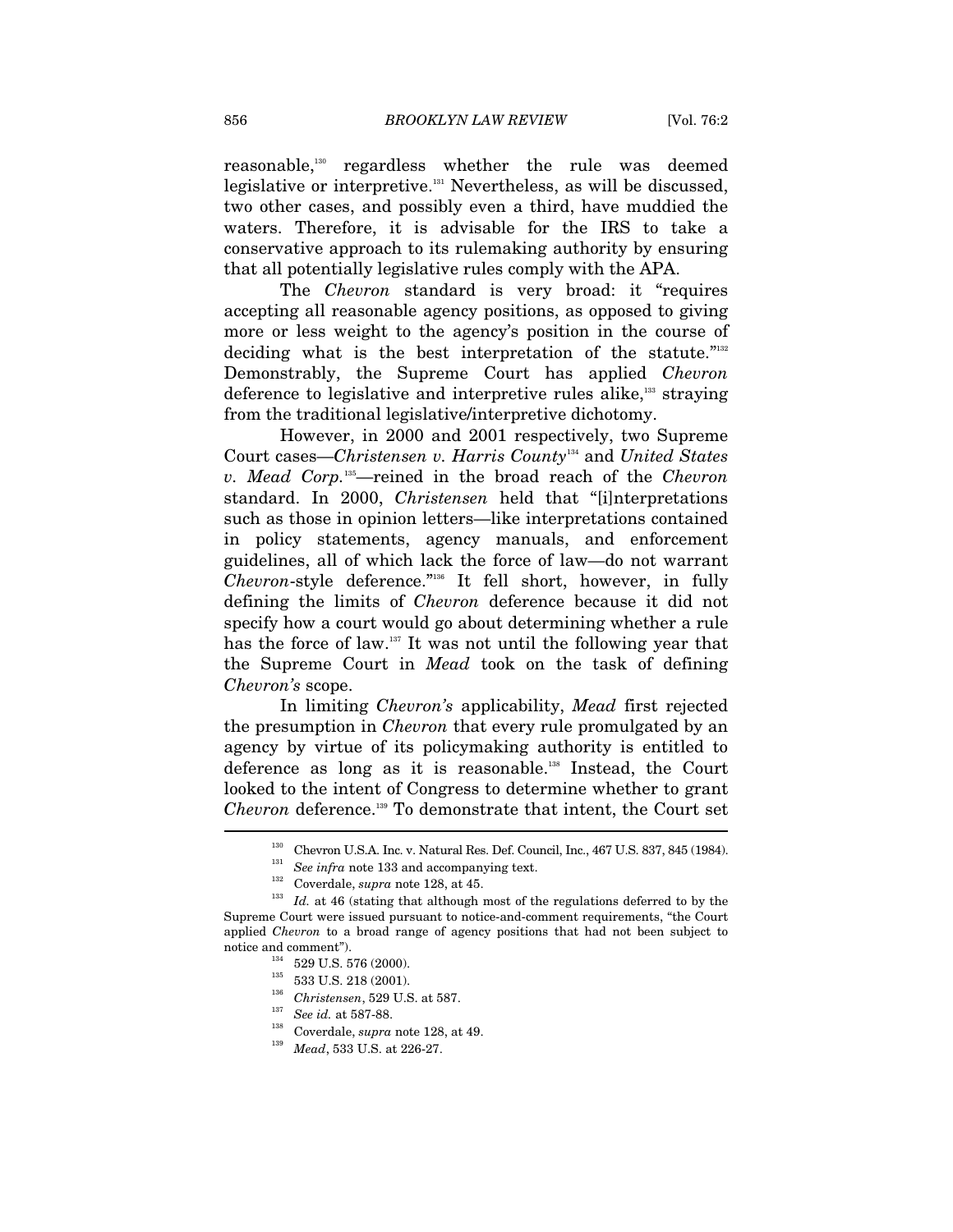out two conditions that must be met: (1) "Congress delegated authority to the agency generally to make rules carrying the force of law," and (2) "the agency interpretation claiming deference was promulgated in the exercise of that authority."140

In setting out those two conditions, "*Mead* presumes that when an agency pronouncement is to have [the force of law], Congress wants to insure 'fairness and deliberation' which 'relatively formal administrative procedure[s] tend[] to foster.'"141 And, although the Court urged that a lack of noticeand-comment rulemaking is not dispositive of the issue.<sup> $142$ </sup> the Court's failure to suggest "indicators"—other than notice-andcomment rulemaking or formal adjudication—that show that the agency is acting pursuant to Congress's grant of authority in promulgating its rules suggests otherwise.<sup>143</sup> Thus, noticeand-comment rulemaking and formal adjudication are important indicators that a rule was promulgated under the authority to give such rule the force of law, thereby entitling it to *Chevron* deference.<sup>144</sup>

Moreover, making formal adjudication or notice-andcomment rulemaking one of the conditions of awarding *Chevron* deference to agency pronouncements would be a clearer standard and would yield the same results as the *Mead* court's test.145 It must be recognized that the reason why the court did not make notice-and-comment rulemaking the only requirement for applying *Chevron* deference was probably because "[m]aking notice and comment a requirement for inferring that Congress intends *Chevron* deference would . . . have required the Court to overrule a number of its earlier cases."146 Nevertheless, judging from the Court's loose application of the *Mead* test to the facts of that case, and its inability to cite alternative examples that would indicate that Congress granted the agency authority to promulgate binding rules, "although unwilling to say so, the Court considers noticeand-comment rulemaking or adjudication virtually the *sin qua non* of *Chevron* deference."147

<sup>&</sup>lt;sup>140</sup> *Id.*<br>
<sup>141</sup> Coverdale, *supra* note 128, at 50 (quoting *Mead*, 533 U.S. at 230).<br>
<sup>142</sup> *Mead*, 533 U.S. at 231.<br>
<sup>143</sup> Coverdale, *supra* note 128, at 51, 54; *see also Mead*, 533 U.S. at 230-31.<br>
<sup>144</sup> *Id.* at

<sup>147</sup> *Id.*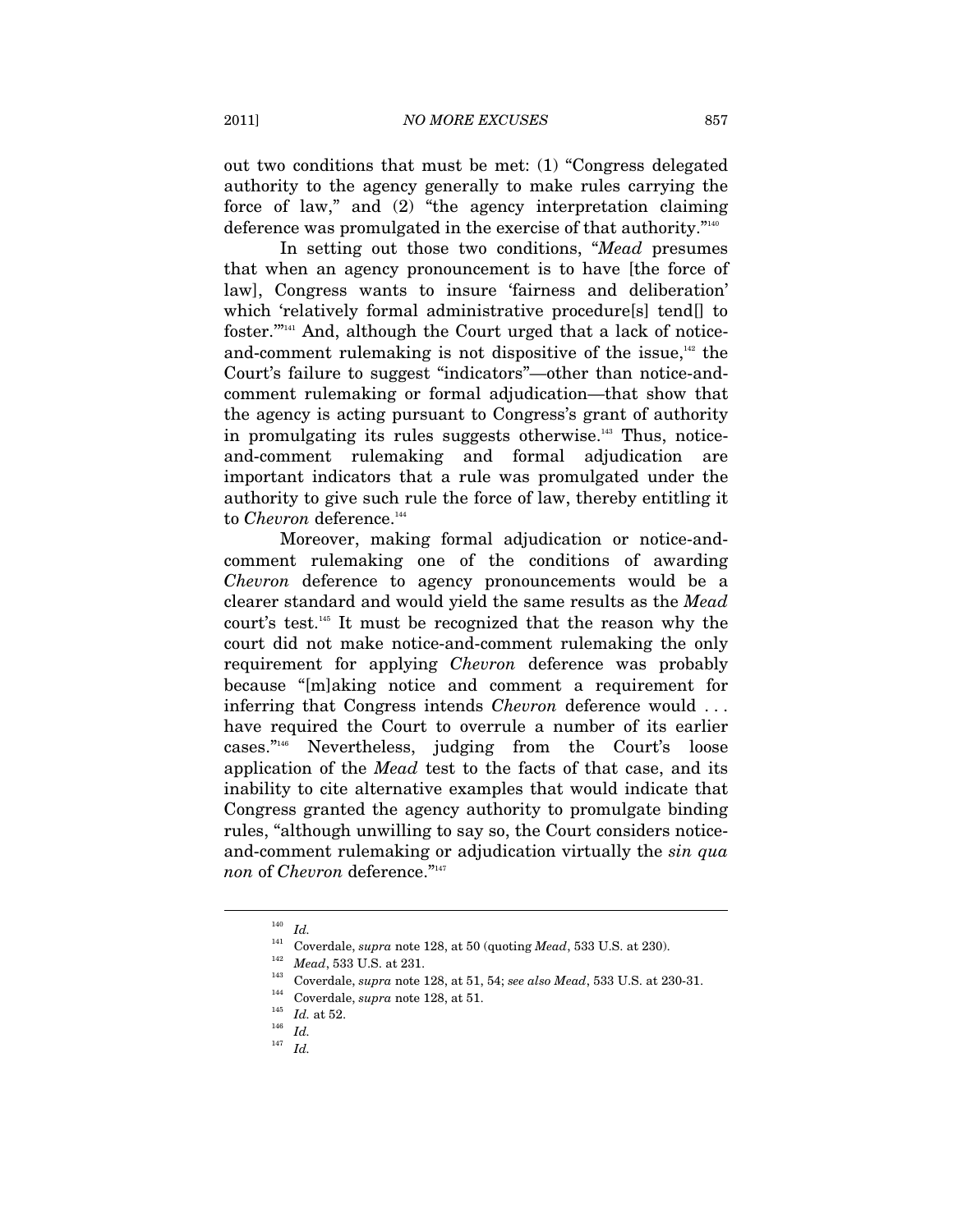Given this reading of *Mead*, it is in the IRS's best interest to fully comply with notice-and-comment requirements. Unless the Supreme Court is going to completely defer to any reasonable agency action, it is going to look to the agency's delegated authority and the formal administrative procedures used in exercising that authority to determine whether or not the agency's actions have infringed on the democratic legislative process.148 And from the *Mead* opinion, it is evident that notice-and-comment rulemaking is the most concrete indication that Congress granted the agency the authority to promulgate rules carrying the force of law.

Additionally, in 2008 the Third Circuit in *Swallows Holding, Ltd. v. Commissioner*<sup>149</sup> "provide[d] an unsettling reminder of the confusing state of the law concerning when courts should defer to federal tax regulations,"150 and further confirmed the importance of notice-and-comment rulemaking requirements. There, the court reversed the Tax Court and upheld the validity of a Treasury regulation that was deemed to be interpretive by the Tax Court.151 In reaching its decision, the Third Circuit applied *Chevron* deference without drawing a distinction between the legislative or interpretive nature of the regulations.152 Instead, it found that *Chevron* deference was applicable because the regulation was opened to public comment—"a move that is indicative of agency action that carries the force of law."153

In utilizing notice-and-comment rulemaking as its basis for deference, the circuit court "set[] the stage for the level of judicial deference to be decided based on whether the IRS complies with the rulemaking provisions of the Administrative Procedure Act."154 This, however, raises the issue of what level of deference will be given to regulations that are purported to carry the force of law but were not promulgated under the formal rulemaking requirements of the APA.155

<sup>&</sup>lt;sup>148</sup> *Mead*, 533 U.S. at 226-30.<br><sup>149</sup> 515 F.3d 162 (3d Cir. 2008).<br><sup>150</sup> Eve Elgin, Swallows *Decision Renews Questions About Judicial Deference to Tax Regs*, THE TAX ADVISOR, June 1, 2008, *available at* http://www.aicpa.org/Publications/ TaxAdviser/2008/jun/Pages/SwallowsDecisionRenewsQuestionsAboutJudicialDeferenceto TaxRegs.aspx?. 151 *Swallows Holding*, 515 F.3d at 164. 152 *Id.* at 169.

<sup>&</sup>lt;sup>154</sup> Elgin, *supra* note 150.<br><sup>155</sup> *Id.*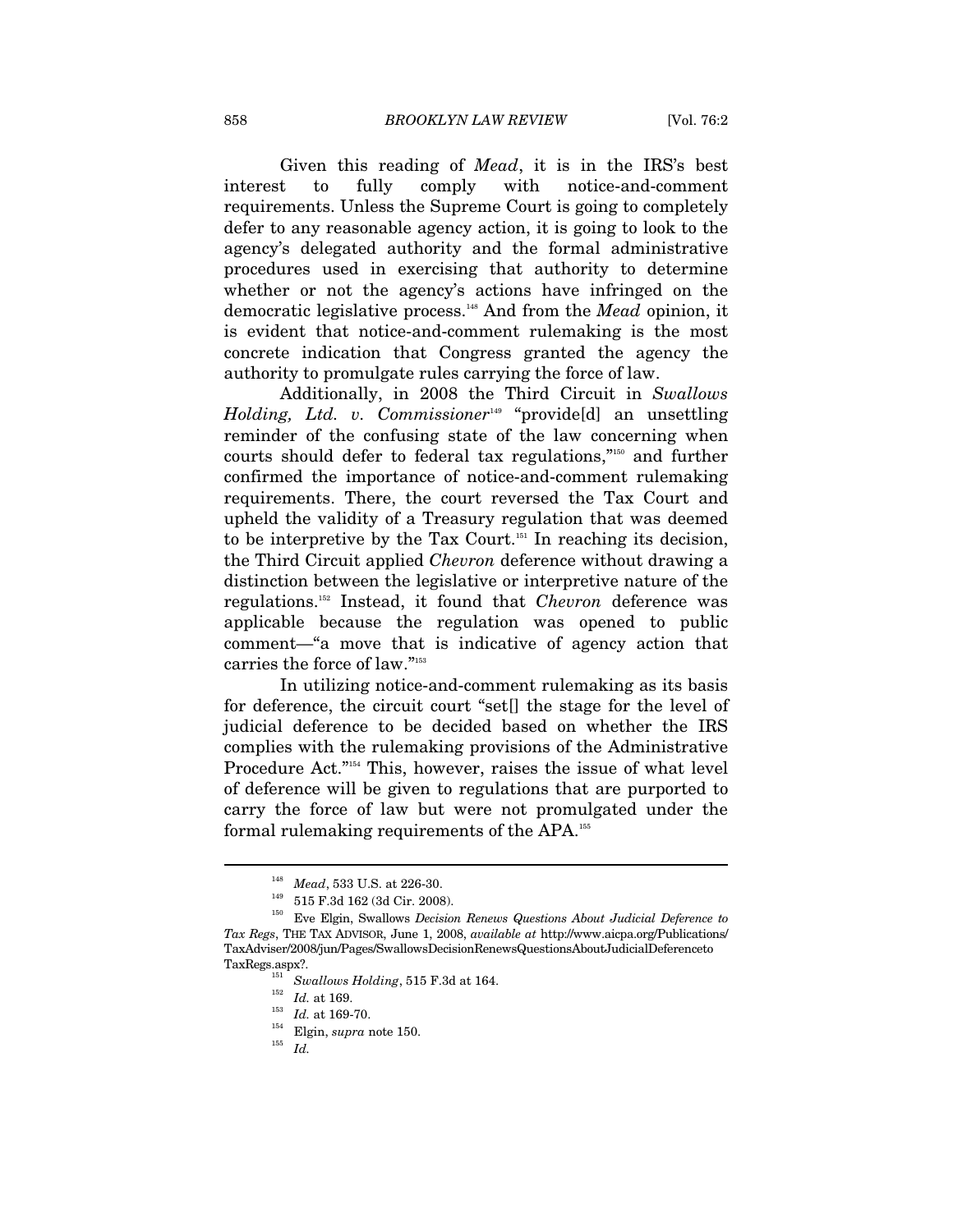In sum, it is unclear whether legislative regulations will receive *Chevron* deference while interpretive regulations will not. Nor is it clear that notice-and-comment rulemaking is the sole indicator of an action that carries the force of law. What is clear is that, either way, it is best for the IRS to move away from its characterization of regulations and rulings as interpretive and to begin complying with the APA across the board. Even if courts do not base their decisions on the legislative/interpretive dichotomy, which would favor the IRS's position by allowing interpretive regulations to receive deference, courts will nonetheless place great emphasis on whether the rule was promulgated using the APA's notice-andcomment requirements. And since many rules promulgated by the IRS fail to conform to APA rulemaking requirements,<sup>156</sup> it leaves these rules open to challenges, meaning that the IRS will need to expend extra resources to prove to courts that their rules and regulations are valid. Consequently, if the IRS continues its noncompliance with the APA, it will delay litigation by taking the focus off the merits of the case, increase the agency's litigation costs, and ultimately undercut the efficiency of its enforcement procedures.

#### *C. Increase Taxpayer Confidence and Help Close the Tax Gap*

Because the majority of tax revenue is generated by the individual income tax, the IRS's focus has shifted to the taxpayer.157 Its current mission to support and protect taxpayers in the taxing process evidences this fact.<sup>158</sup> Additionally, the IRS has not lost sight of its primary goal: collection of every dollar of tax revenue it is entitled to under the law.159 Thus, in addition to its mission, the IRS has put forth goals for reducing the tax gap, which is a problem that has created a deficiency of approximately \$290 billion in expected revenues.<sup>160</sup> The tax gap consists of underreporting, underpayment, and nonfiling.<sup>161</sup> Underreporting makes up over fifty percent of the total tax gap. And, more importantly, the

 $\begin{array}{l} \vspace{0.1cm} ^{156} \quad \textit{See\;supra\; Part\; II.B.} \\ \vspace{0.1cm} \textit{See\;supra\; Part\; II.A.} \\ \vspace{0.1cm} \textit{See\;supra\; note\; 69\; and accompanying\; text.} \\ \vspace{0.1cm} \textit{See\;supra\; notes\; 58-61\; and accompanying\; text.} \\ \vspace{0.1cm} \textit{Deep}^{\pi}\; \textit{of\; THE\; TREASURY, UPDATE\; ON REDUCING\; THE FEDERAL\; TAX\; GAP\; AND} \\ \end{array}$ IMPROVING VOLUNTARY COMPLIANCE 2 (2009), *available at* http://www.irs.gov/pub/ newsroom/tax\_gap\_report\_-final\_version.pdf. 161 *Id.* at 2-3.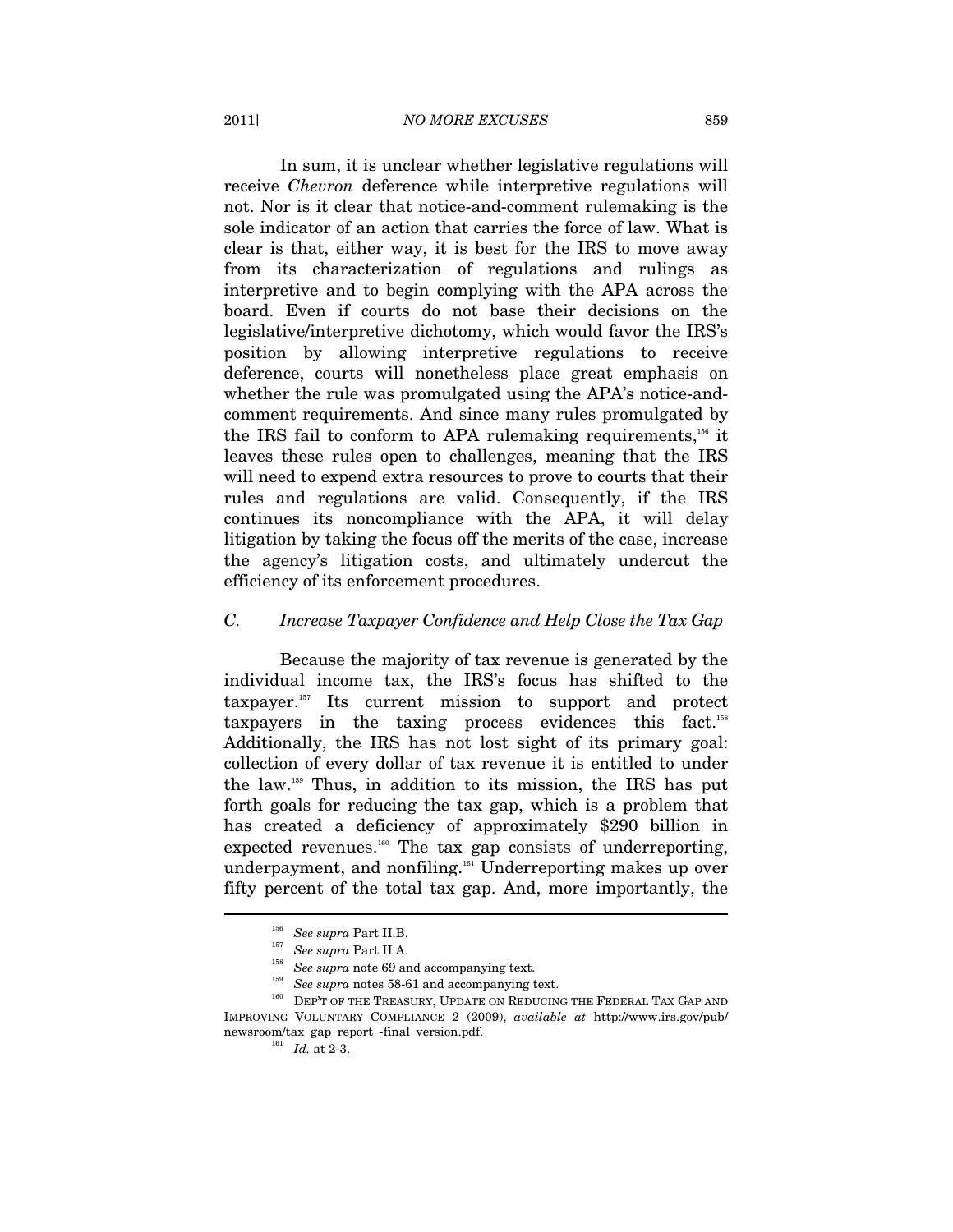individual income tax is the "single largest sub-component of underreporting."<sup>162</sup> Consequently, the report places great emphasis on taxpayer assistance as well: "The Administration recognizes the particular value of those efforts and initiatives that improve voluntary compliance by making the tax filing process easier and more taxpayer-friendly," which is also in line with the overall mission of the IRS.<sup>163</sup>

In setting forth this key goal, the IRS conceded the complexity of the tax code, and reiterated the fact that "effective taxpayer assistance is necessary to help taxpayers understand and comply with their obligations."164 Moreover, the IRS emphasized the importance of "simple, clear communication" to make compliance easier for taxpayers.165 Certainly, the issuance of various guiding documents such as regulations, revenue rulings, and notices—some binding, some not—does not help promote simplicity, since it is unlikely that the average taxpayer would have the time and resources to understand the documents and how they apply. This strengthens the case for full compliance with the APA, which would allow a clear distinction to be made between the various guidance documents that are binding and carry the force of law, and those that are not and are hence merely interpretive.

Part of the IRS's current plan in reforming and simplifying the tax law is working with Congress "to enact simplification legislative provisions."<sup>166</sup> Certainly, this will help alleviate the confusion created by the various interpretive regulations and rulings; but quite frankly, it will take a long time to reenact every obscure tax law since Congress's capacity to enact laws greatly trails that of federal agencies.<sup>167</sup>

Admittedly, it would be ideal for Congress to enact any potential simplification legislation, as this would be consistent with our traditional sense of democracy, in which we elect representatives to be our voice in creating laws and policies.168 However, living in a postindustrial society, as we do today, where there are more problems to deal with and where those

<sup>162</sup> *Id.* at 3. 163 *Id.* at 2. 164 *Id.* at 21. 165 *Id.*

 $^{167}$  Congress has averaged 288 public laws per year from 1975 to 1996, while administrative agencies approve nearly 4000 per year. CANN, *supra* note 33, at 19.

<sup>168</sup> *Id.* at 7.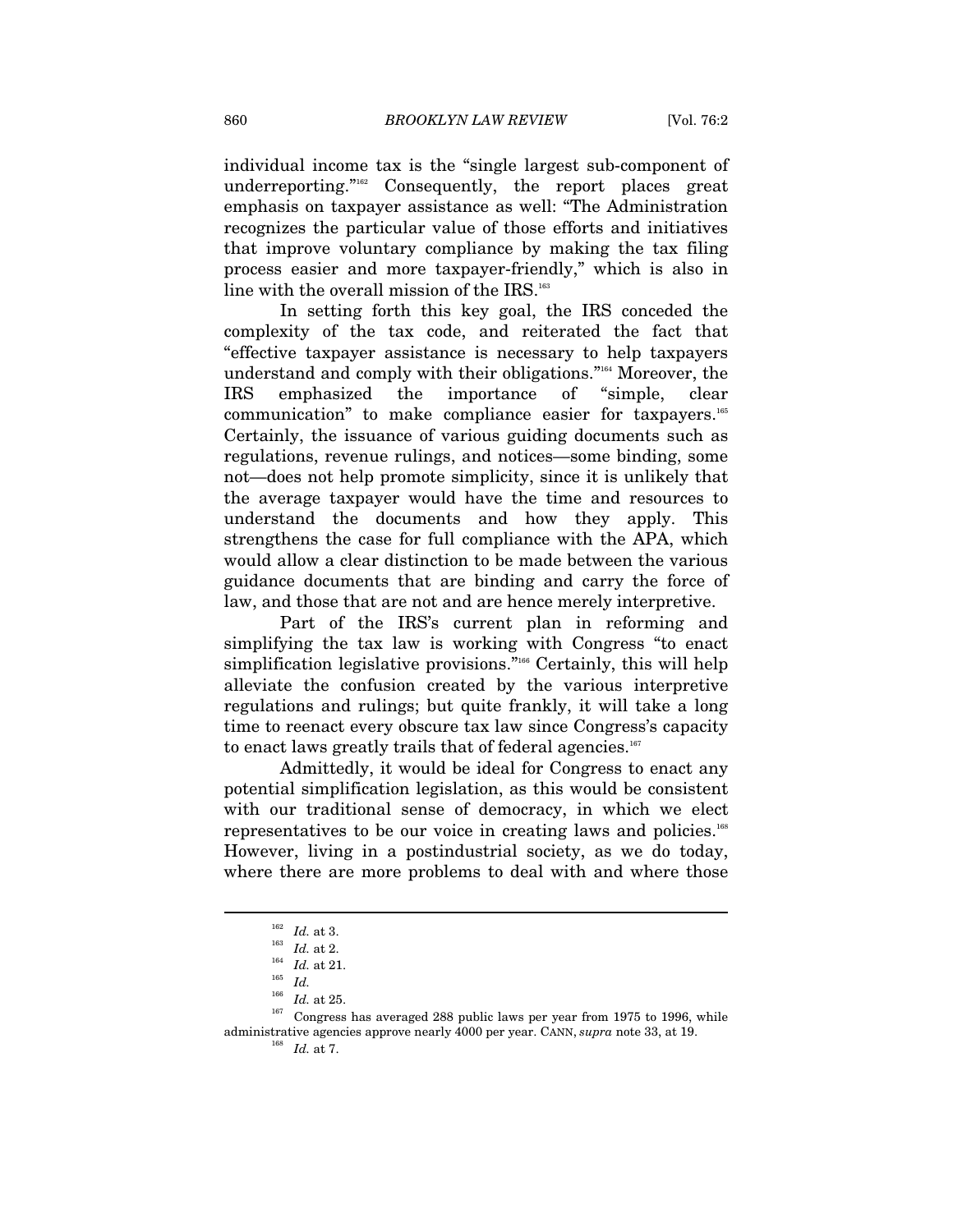problems are increasingly complex,169 it is more efficient to have an administrative agency like the Department of the Treasury assume the task of setting policy and ironing out the ambiguities in the law.170 After all, that is the underlying reason for the creation of "the administrative state."171 However, because such efficiency comes with a price—namely, the potential for overreaching—agencies should be regulated in order to maintain fairness and ensure that the simplification process is democratic.172

Thus, since it will be difficult and time-consuming for the IRS to simplify its tax laws by working with Congress to enact simplification legislation, and since the alternative route is agency rulemaking, which, if unbridled, has much potential for abuse and overreaching, the IRS should comply with the APA in lieu of working directly with Congress. Compliance with the APA will eliminate the inherent problems of a "fourth branch of government" and ensure fairness and accountability.173 This will allow the IRS to achieve its goal of closing the tax gap more efficiently without undermining its mission of taxpayer assistance and fairness to all. $174$ 

## *D. Uphold the Integrity of the Rule of Law*

Our democratic form of government is predicated upon separation of powers and the system of checks and balances. The system of checks and balances was established to place a check on each branch of government and prevent any one branch from overpowering the other branches.<sup>175</sup>

<sup>&</sup>lt;sup>169</sup> *Id.* at 9 (pointing out that with industrialization came urbanization, which "exacerbate[d] problems such as poverty, poor housing, poor health, crime, hunger, malnutrition, sewage disposal, and alienation," and that limited government "is not an instrument for dealing with such problems"). Additionally, because of industrialization, society began to demand that government step in to regulate the economy and people's lives because of the idea that "some individuals cannot achieve their fullest potential without help and that help generally will come from government." *Id.* at 10. As a result, government was called on to regulate things such as child labor, child education, food, and monopolies, to name just a few. *Id.*

<sup>&</sup>lt;sup>170</sup> *Id.* at 10-11. *Id.* "The administrative state" is an expression used to describe "[t]he notion of policy making by agencies and bureaucracies rather than by popularly elected (and accountable) representatives." *Id.* at 8. It is also known as "the fourth branch of government." *Id.*<br><sup>172</sup> See supra Part II.A.

<sup>&</sup>lt;sup>173</sup> See supra note 34 and accompanying text.<br><sup>174</sup> See supra note 70 and accompanying text.<br><sup>175</sup> See supra note 17 and accompanying text.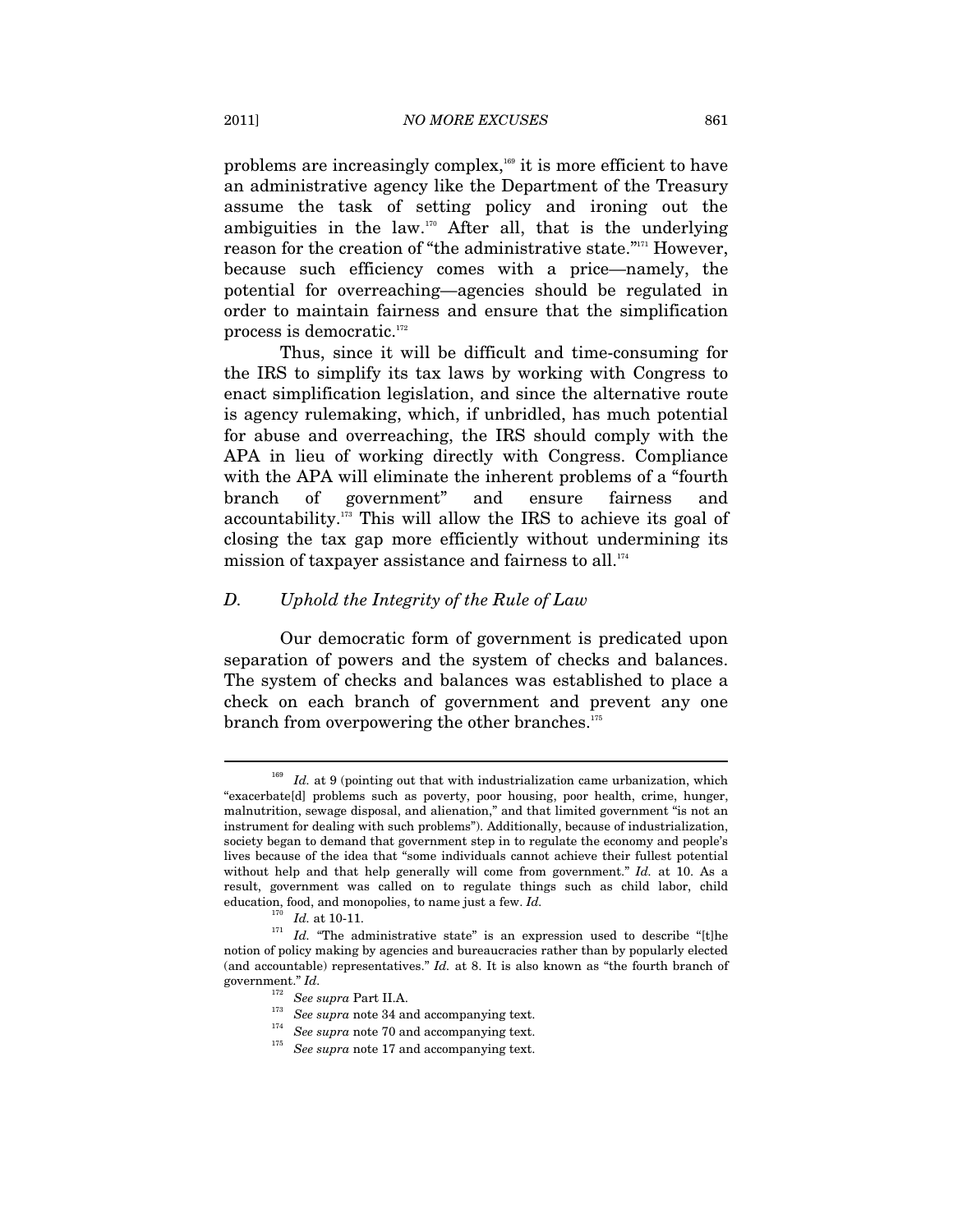Whether the IRS is promulgating a rule or making a procedural change within the organization itself, public information is essential to maintaining checks and balances in our government.<sup>176</sup> When the growth of the administrative state began to threaten this system, Congress decided it was necessary to employ an external device to place a check on the agencies.<sup>177</sup> This led to the passage of the APA.<sup>178</sup>

Additionally, because there is no equivalent of a legislature within the agencies to represent the will of the people like in Congress, public information and notice-andcomment rulemaking have to take its place.179 As expressed in the APA's legislative history, "[t]he public information requirements . . . are in many ways among the most important, far-reaching, and useful provisions of the bill."<sup>180</sup> "[They] require[] that agencies state their organizational set-ups, promulgate statements respecting their procedures, and make available as regulations the substantive and interpretive rules which they have framed for the guidance of the public."<sup>181</sup>

The government obtains its power from the people, $182$ and so it must answer to the public when making laws that affect their rights and liabilities.183 The people delegated to the government the power to make choices on their behalf, but only under the condition that their interests would be protected.<sup>184</sup> Thus, when a government agency has no check on its power, and may assume the role of either the legislative, executive, or judicial branch without restraint, the people must be informed and be given an opportunity to express their concerns and ensure that their interests are being protected.185 Complying with the APA accomplishes this need and provides for a more  $\overline{a}$ 

<sup>&</sup>lt;sup>176</sup> APA LEGISLATIVE HISTORY, *supra* note 30, at 198.<br><sup>177</sup> See Sunstein, *supra* note 38, at 271.<br>*Id. I*<sub>179</sub> *I*<sub>2</sub> *I*<sub>2</sub> **I**<sub>2</sub> **I**<sub>2</sub> **I**<sub>2</sub> **I**<sub>2</sub> **I**<sub>2</sub> **I**<sub>2</sub> **I**<sub>2</sub> **I**<sub>2</sub> **I**<sub>2</sub> **I**<sub>2</sub> **I**<sub>2</sub> **I**<sub>2</sub> **I**<sub>2</sub>

<sup>179</sup> *See* Ariz. Grocery Co. v. Atchison, Topeka & Santa Fe Ry. Co., 284 U.S. 370, 386 (1932) (emphasizing that when Congress delegates its lawmaking power to an agency, that agency "speaks as the legislature, and its pronouncement has the force of a statute"). However, despite assuming the legislature's role, there are no specially elected representatives who will represent the will of the people. *See supra* note 18 and

accompanying text.<br><sup>180</sup> APA: LEGISLATIVE HISTORY, *supra* note 30, at 198.<br><sup>181</sup> *Id.* at 353. THE DECLARATION OF INDEPENDENCE para. 2 (U.S. 1776) ("Governments are instituted among Men, deriving their just powers from the consent of the governed."). 183 *See* Marci A. Hamilton, *Representation and Nondelegation: Back to Basics*,

<sup>20</sup> CARDOZO L. REV. 807, 809, 814 (1999).

 $^{184} \;\; Id.$ 

<sup>185</sup> *See supra* notes 30*-*34 and accompanying text.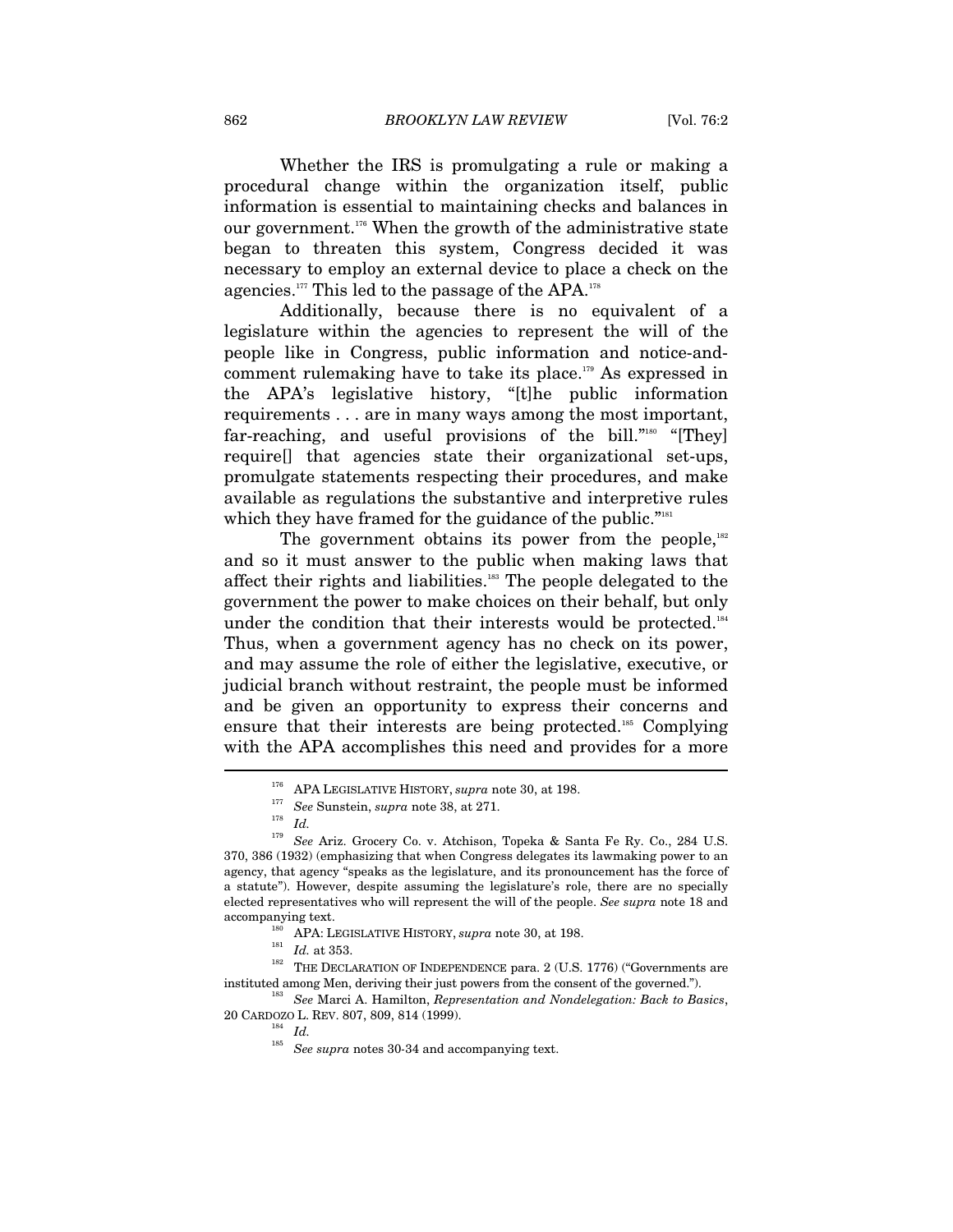legitimate rulemaking process.<sup>186</sup> By complying with the APA, an agency shows respect for the public and demonstrates that it is concerned with protecting the public's interests. This undoubtedly increases people's confidence in that agency.

Additionally, notice-and-comment rulemaking makes it more likely that an agency will "apply the law evenhandedly, rather than engage in ad hoc decisionmaking."<sup>187</sup> By publicizing a proposed rule and accepting input from the public before promulgating the final product, the agency ensures that narrow interests are not favored at the expense of the general public's interests, and it also creates consistency in the law.188 Furthermore, if an agency seeks to enact a binding rule that will have the full force of law, then it must employ procedures that mirror those of the traditional legislative process.<sup>189</sup>

#### IV. CONCLUSION

 $\overline{a}$ 

The IRS is one of the most powerful agencies in our government, and it serves one of the most important functions therein—a function upon which all other functions of government rely: collection of revenue through taxation. However, with such great power comes the potential for abuse and overreaching. That is not to say that the IRS engages in such abuse of power, but the combination of complexity in the tax code and the IRS's lack of compliance with the APA in promulgating rules have contributed to the IRS's tarnished image.

With today's increasing national debt, $190$  it is even more critical than before that the IRS operate efficiently and successfully in collecting all the tax revenue it is entitled to under the tax laws. Because it is inadvisable to impose new taxes on individuals during a recession, it is important to use current tax laws to collect as much money as possible.<sup>191</sup>

<sup>186</sup> Asimow, *supra* note 82, at 402 ("The APA notice and comment procedure infuses the rulemaking process with significant elements of openness, accountability,

<sup>&</sup>lt;sup>187</sup> Manning, *supra* note 110, at 905.<br><sup>188</sup> Lisa Schultz Bressman, *Beyond Accountability: Arbitrariness and Legitimacy in the Administrative State*, 78 N.Y.U. L. REV. 461, 539 (2003).

*Id.* ("The law-like decisionmaking requirement ensures that when agencies claim the force of law, they actually have made law."). 190 *See generally* Brian M. Riedl, *The Obama Budget: Spending, Taxes, and* 

*Doubling the National Debt*, BACKGROUNDER (Mar. 16, 2009), http://www.heritage.

<sup>&</sup>lt;sup>191</sup> See *id.* at 7 ("While there is never a good time to raise taxes, President Obama's proposal to raise taxes during a recession is especially problematic.").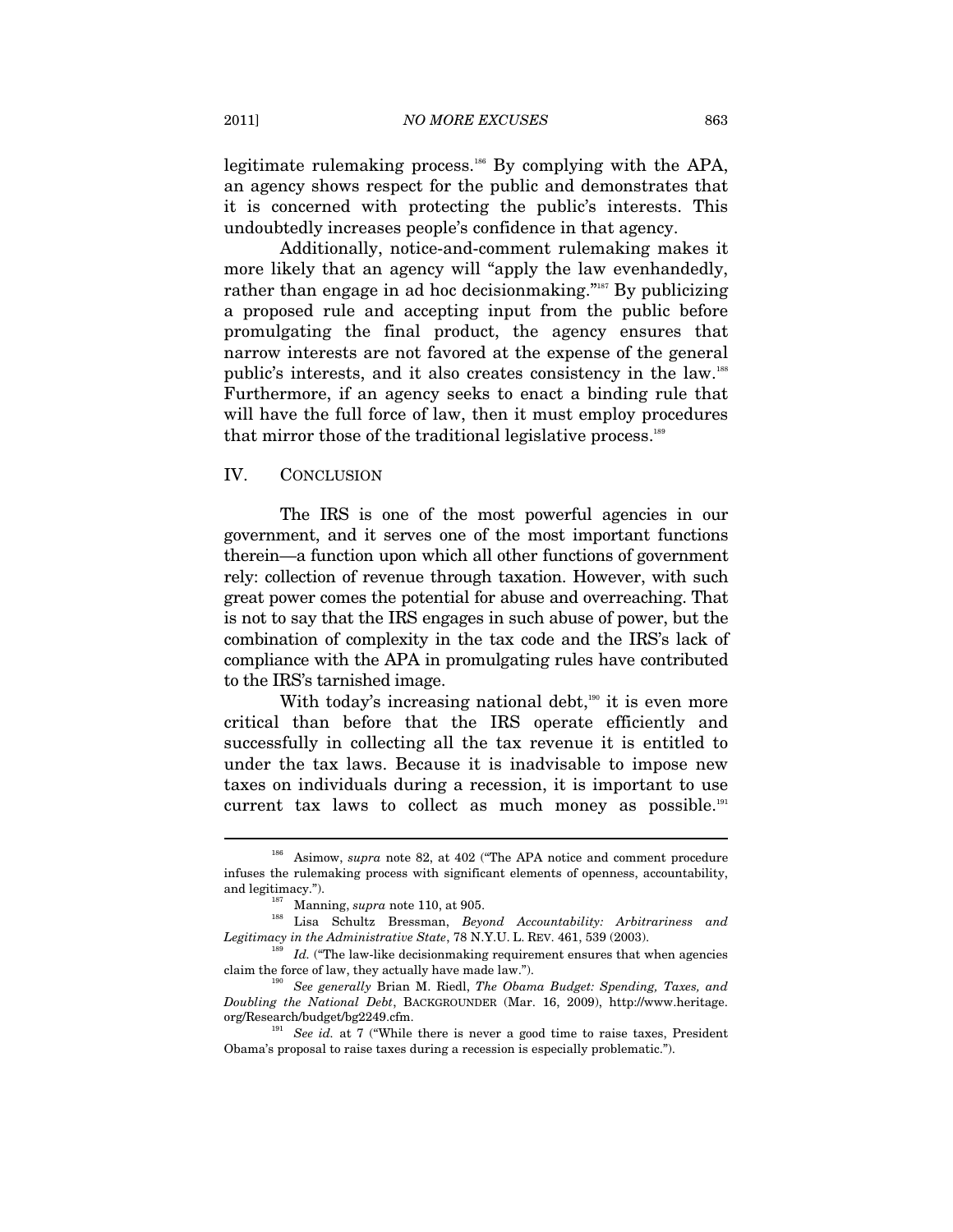Consequently, it is important for the IRS to ensure that those rules it wants to operate with the force of law actually do so, so as to improve the IRS's efficiency and lower the costs of litigation proceedings when rules are challenged. This is particularly important because of the implications for the IRS of the recently decided D.C. Circuit case, *Cohen v. United States*, and because of the lack of certainty in the law governing judicial deference to administrative agencies.

By complying with the APA, the IRS will protect itself against the risk that courts will scrutinize rules preenforcement rather than postenforcement; ensure deference in litigation proceedings, thereby creating efficiency and cutting costs; achieve its goal in reducing the tax gap; and maintain integrity of the law by supporting a democratic legislative process, thereby protecting taxpayer interests and increasing their confidence in the system.

It is not certain that courts will embrace the practice of reviewing agency actions under the APA without there being a tax dispute in the forefront of the matter. However, provided that there is an argument to be made, along with supporting policy reasons, that *Cohen v. United States* should be read expansively to allow for preenforcement judicial review, it is in the IRS's best interests to fully comply with the APA in order to protect itself in the event that courts continue to shift focus. Additionally, it would be wise for the IRS to begin complying with the APA as soon as possible so that if courts do decide to go in the direction of preenforcement judicial review,<sup>192</sup> the IRS will not have to expend money and other resources to go back and make sure that rules that were not promulgated under noticeand-comment rulemaking procedures adhere to such procedures.

When it comes to the issue of deference the courts give to agency rules, the only thing that is certain is that the law in this area is uncertain. From the broad *Chevron* deference to its restricting successor cases, courts are not settled upon a clear standard for determining when to defer to an administrative rule.<sup>193</sup> However, an important development has materialized: engaging in notice-and-comment rulemaking is a good indication that a rule was promulgated under the authority from Congress necessary to make the rule operate with the

 $192$  Even if courts do not adopt preenforcement judicial review now, it is likely that they will sometime in the near future since the APA is such an important check on agency power, and hence needs to be enforced. 193 *See supra* Part III.B.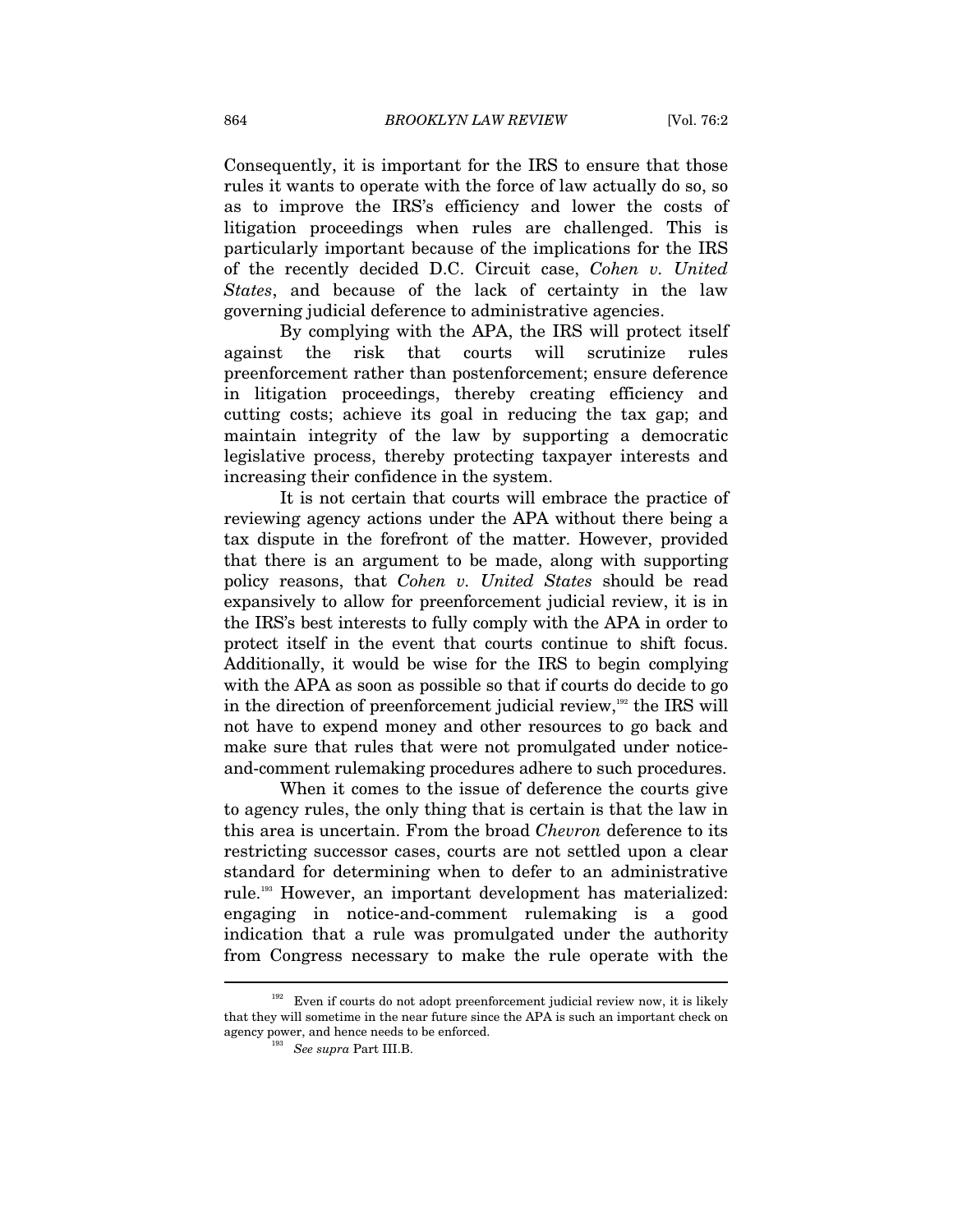force of law.194 Thus, the safe bet for the IRS is to comply with notice-and-comment rulemaking across the board for all rules it wishes to have the force of law.

Even more important in making the case for the IRS's full compliance with the APA is that such compliance will provide accountability and transparency in the government. People are generally distrustful of government<sup>195</sup>—they condemn the accumulation of too much power in one organization.196 People want to ensure that their interests are protected when the government acts.197 Full compliance with the APA would engage the public in the rulemaking process, put taxpayers on notice of the potential rules that might bind them in the future, and give them a voice in the matter to ensure that those rules are fair and that the IRS is not overstepping its bounds.

It may be that the IRS does not promulgate all of its rules using APA rulemaking procedures because the process is time-consuming and can be costly; however, at the same time, the value of maintaining a democratic legislative system must be recognized as well.<sup>198</sup> The IRS does not have to promulgate all

<sup>&</sup>lt;sup>194</sup> Agencies obtain their lawmaking powers from Congress. Congress delegates such authority by passing statutes authorizing agencies to act; thus, in order for the agency's rules to carry the force of law, they must comply with those statutes. *See* Manning, *supra* note 110, at 898. 195 PEW RESEARCH CTR., THE PEOPLE AND THEIR GOVERNMENT: DISTRUST,

DISCONTENT, ANGER AND PARTISAN RANCOR 18 (2010), http://people-press.org/reports/ pdf/606.pdf (showing that the average trust in government has ranged from 22% to 42% since the 1960s without ever reaching the 68% figure it reached during the Kennedy administration and demonstrating that since that time less than 50% of

people trust the government).  $Id.$  at 8 ("The size and power of the federal government also engender considerable concern. A 52% majority says it is a major problem that the government is too big and powerful, while 58% say that the federal government is interfering too

much in state and local matters."). 197 *See id.* at 43 ("Large majorities across partisan lines see elected officials as not careful with the government's money, influenced by special interest money, overly concerned about their own careers, unwilling to compromise and out of touch with

regular Americans."). 198 *See* Recommendations of the Administrative Conference to the United States, 57 Fed. Reg. 30,101, 30,102 (July 8, 1992) ("The Conference has long advocated the value of notice and comment in rulemaking, and this recommendation encourages agencies to use such processes voluntarily in promulgating rules of procedure or practice. Notice and comment can provide the agency with valuable input from the public as well as furnish enhanced public acceptance of the rules. On the other hand, there can be costs to the agency in using notice-and-comment procedures, including the time and effort of agency personnel, the cost of Federal Register publication, and the additional delay in implementation that results from seeking public comments and responding to them. For significant procedural rule changes, the benefits seem likely to outweigh the costs; but this may not be the case for minor procedural amendments.